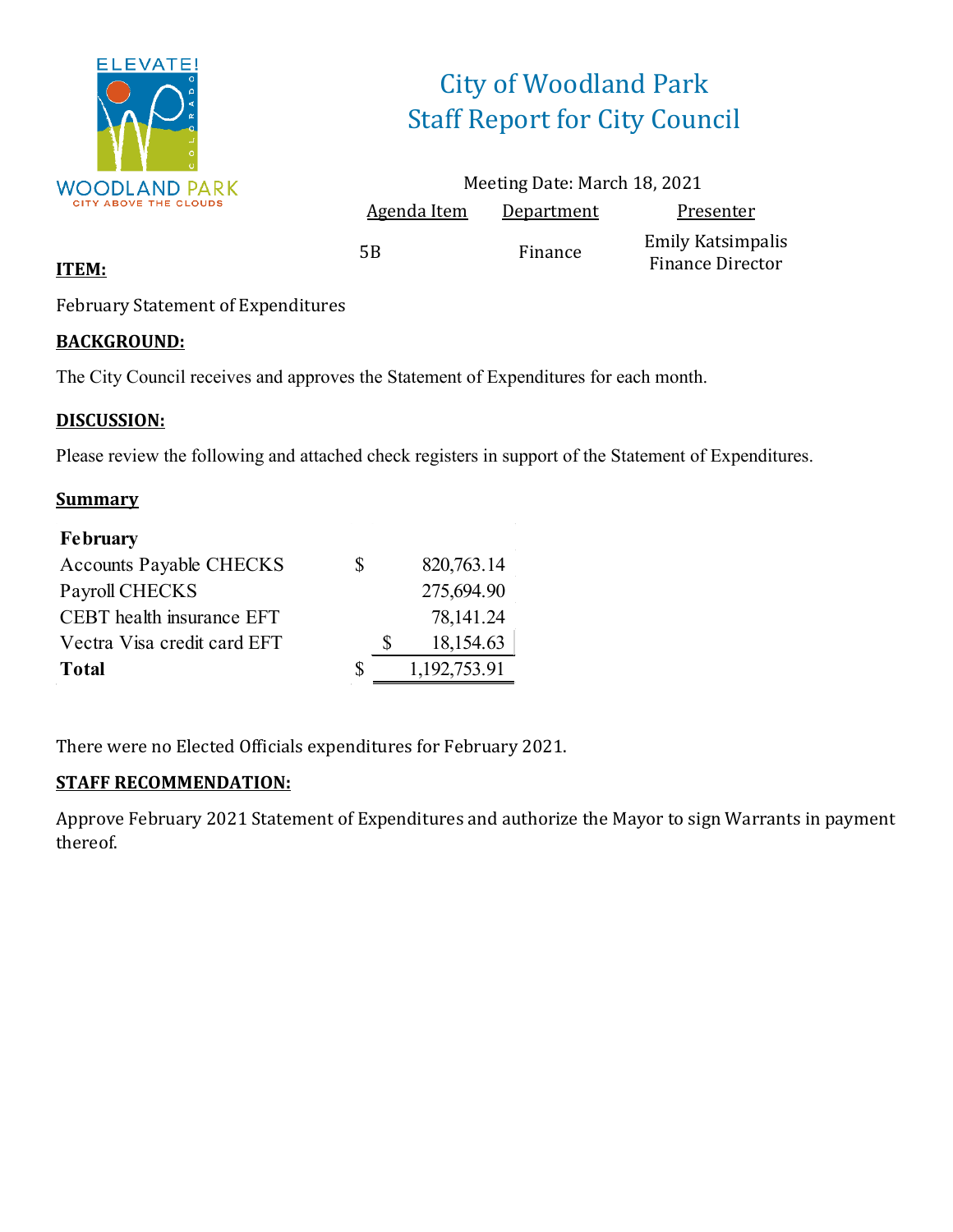**Page 1 of 10 USER: EKAT**

| Payment      |       |    |                                                    |                     | Num                     | Gross                      |              |                      | Net Payment         | $_{\rm HP}$ |            |
|--------------|-------|----|----------------------------------------------------|---------------------|-------------------------|----------------------------|--------------|----------------------|---------------------|-------------|------------|
| Number       | Type  | ID | Name                                               | <b>SRC</b>          | INV                     | Amount                     | Discounts    |                      | Pay   Date          |             | Void Batch |
| 111412       | CHK   | A  | AT&T MOBILITY LLC                                  | 5118                | 1                       | 125.07                     | 0.00         | 125.07               | 02/04/2021          |             | 41457      |
|              |       |    | PHONE CHARGES - WPPD                               |                     |                         | 287290137930X0128202125.07 | 0.00         | 125.07               |                     |             |            |
| 111413 CHK A |       |    | AXON ENTERPRISE                                    | 5008                | 1                       | 6,047.40                   | 0.00         | 6,047.40             | 02/04/2021          |             | 41457      |
|              |       |    | EQUIP. MAINT. TASER PLAN YR. 2 SI-1709874          |                     |                         | 6,047.40                   | 0.00         | 6,047.40             |                     |             |            |
|              |       |    |                                                    |                     |                         |                            |              |                      |                     |             |            |
| 111414 CHK A |       |    | BURLAP BAG CLOTHING/BOOTS                          | 1356<br>$20 - 8339$ | $\overline{\mathbf{2}}$ | 87.50                      | 0.00<br>0.00 | 87.50<br>56.88       | 02/04/2021          |             | 41457      |
|              |       |    | UNIFORMS - ANTHONY<br>UNIFORMS - ANTHONY           | $20 - 8339$         |                         | 87.50<br>87.50             | 0.00         | 30.62                |                     |             |            |
|              |       |    |                                                    |                     |                         |                            |              |                      |                     |             |            |
| 111415 CHK A |       |    | <b>CENTURYLINK</b>                                 | 4342                | 3                       | 536.38                     | 0.00         |                      | 536.38 02/04/2021   |             | 41457      |
|              |       |    | 01/2021 CHARGES                                    | 1252021             |                         | 536.38                     | 0.00         | 143.32               |                     |             |            |
|              |       |    | 01/2021 CHARGES                                    | 1252021             |                         | 536.38                     | 0.00         | 272.30               |                     |             |            |
|              |       |    | 01/2021 CHARGES                                    | 1252021             |                         | 536.38                     | 0.00         | 120.76               |                     |             |            |
| 111416 CHK A |       |    | CINTAS CORPORATION NO 2                            | 4977                | 1                       | 61.80                      | 0.00         | 61.80                | 02/04/2021          |             | 41457      |
|              |       |    | UNIFORM - FLEET                                    | 4073834810          |                         | 61.80                      | 0.00         | 61.80                |                     |             |            |
|              |       |    |                                                    |                     |                         |                            |              |                      |                     |             |            |
| 111417 CHK A |       |    | CIVICPLUS, LLC                                     | 5189                | 1                       | 2,500.00                   | 0.00         |                      | 2,500.00 02/04/2021 |             | 41457      |
|              |       |    | HR RECRUITMENT                                     | 205298              |                         | 2,500.00                   | 0.00         | 2,500.00             |                     |             |            |
| 111418       | CHK   | A  | COLORADO ADVERTISING PRODUCTS                      | 4602                | 1                       | 325.41                     | 0.00         |                      | 325.41 02/04/2021   |             | 41457      |
|              |       |    | W-2 SUPPLIES                                       | 6721                |                         | 325.41                     | 0.00         | 325.41               |                     |             |            |
|              |       |    |                                                    |                     |                         |                            |              |                      |                     |             |            |
| 111419       | CHK A |    | COLORADO STATE UNIVERSITY FUND 2660                |                     | $\mathbf{1}$            | 180.00                     | 0.00         | 180.00               | 02/04/2021          |             | 41457      |
|              |       |    | COMPOST TESTING                                    | EQL:5003            |                         | 180.00                     | 0.00         | 180.00               |                     |             |            |
|              |       |    |                                                    |                     |                         |                            |              |                      |                     |             |            |
| 111420       | CHK A |    | DOOLEY ENTERPRISES                                 | 5265                | $\mathbf{1}$            | 1,624.07                   | 0.00         |                      | 1,624.07 02/04/2021 |             | 41457      |
|              |       |    | TRAINING AMMO - 2021                               | 59373               |                         | 1,624.07                   | 0.00         | 1,624.07             |                     |             |            |
| 111421       | CHK   | A  | GAZETTE, THE                                       | 276                 | 1                       | 43.65                      | 0.00         |                      | 43.65 02/04/2021    |             | 41457      |
|              |       |    | LEGAL NOTICE - PLANNING                            | 01312021            |                         | 43.65                      | 0.00         | 43.65                |                     |             |            |
|              |       |    |                                                    |                     | $\mathbf{1}$            |                            |              |                      |                     |             |            |
| 111422       | CHK A |    | HINKLE & COMPANY, PC<br>INTERIM AUDIT - FIINANCIAL | 5035<br>10673       |                         | 7,300.00<br>7,300.00       | 0.00<br>0.00 | 7,300.00<br>7,300.00 | 02/04/2021          |             | 41457      |
|              |       |    |                                                    |                     |                         |                            |              |                      |                     |             |            |
| 111423 CHK A |       |    | INTL ASSOC CHIEFS OF POLICE                        | 754                 | $\mathbf{1}$            | 190.00                     | 0.00         |                      | 190.00 02/04/2021   |             | 41457      |
|              |       |    | IACP DUES 2021                                     | 0148377             |                         | 190.00                     | 0.00         | 190.00               |                     |             |            |
| 111424 CHK A |       |    | KENYON, P JORDAN PH.D.                             | 4333                | $\mathbf{1}$            | 250.00                     | 0.00         |                      | 250.00 02/04/2021   |             | 41457      |
|              |       |    | PRE EMPLOYMENT - PSYCH                             | $2301 - 7$          |                         | 250.00                     | 0.00         | 250.00               |                     |             |            |
|              |       |    |                                                    |                     |                         |                            |              |                      |                     |             |            |
| 111425 CHK A |       |    | LAWSON PRODUCTS, INC.                              | 2935                | $\overline{a}$          | 639.31                     | 0.00         |                      | 639.31 02/04/2021   |             | 41457      |
|              |       |    | SUPPLIES - STREETS                                 | 9308127545          |                         | 603.62                     | 0.00         | 603.62               |                     |             |            |
|              |       |    | SUPPLIES - STREETS                                 | 9308141421          |                         | 35.69                      | 0.00         | 35.69                |                     |             |            |
|              |       |    |                                                    |                     |                         |                            |              |                      |                     |             |            |
| 111426 CHK A |       |    | <b>HEATH CARGILL</b>                               | $\mathbf{1}$        | $\mathbf{1}$            | 150.00                     | 0.00         |                      | 150.00 02/04/2021   |             | 41457      |
|              |       |    | CLASS 2 COLLECTION CERT.                           | 01252021            |                         | 150.00                     | 0.00         | 150.00               |                     |             |            |
| 111427 CHK A |       |    | <b>MATT ZIMMERMAN</b>                              | $\mathbf{1}$        | $\mathbf{1}$            | 55.00                      | 0.00         |                      | 55.00 02/04/2021    |             | 41457      |
|              |       |    | FOOD & INCIDENTALS STIPEND                         | 02012021            |                         | 55.00                      | 0.00         | 55.00                |                     |             |            |
|              |       |    |                                                    |                     |                         |                            |              |                      |                     |             |            |
| 111428 CHK A |       |    | <b>MIKE CORNELL</b>                                | $\mathbf{1}$        | $\mathbf{1}$            | 55.00                      | 0.00         |                      | 55.00 02/04/2021    |             | 41457      |
|              |       |    | FOOD & INCIDENTALS STIPEND                         | 02022021            |                         | 55.00                      | 0.00         | 55.00                |                     |             |            |
| 111429 CHK A |       |    | GEFFREY GIDDENS                                    | $\mathbf{1}$        | $\mathbf{1}$            | 55.00                      | 0.00         |                      | 55.00 02/04/2021    |             | 41457      |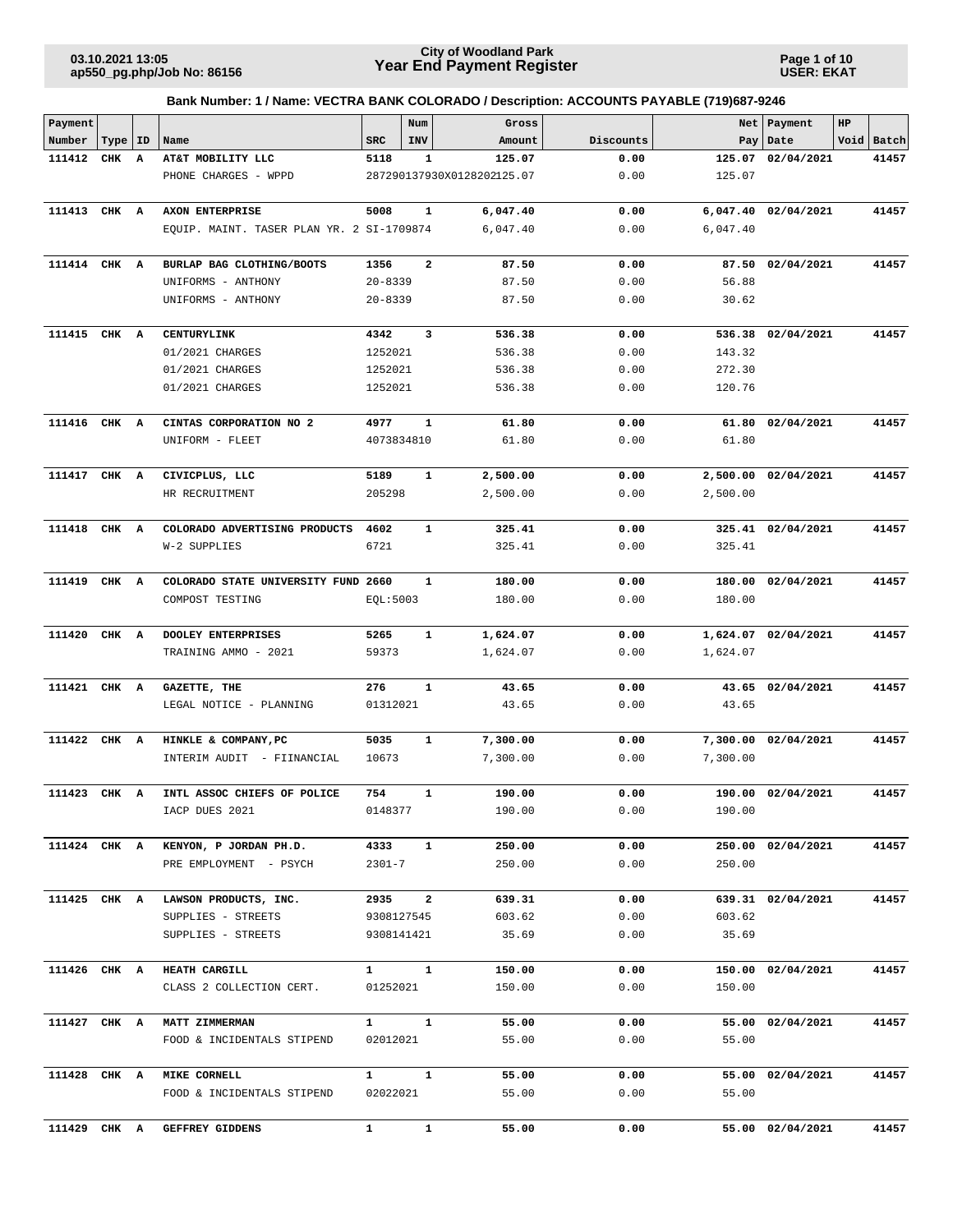**Page 2 of 10 USER: EKAT**

| Payment      |           |                                     |              | Num            | Gross     |           |           | Net   Payment               | HP |            |
|--------------|-----------|-------------------------------------|--------------|----------------|-----------|-----------|-----------|-----------------------------|----|------------|
| Number       | Type   ID | Name                                | <b>SRC</b>   | INV            | Amount    | Discounts |           | Pay Date                    |    | Void Batch |
|              |           | FOOD & INCIDENTALS STIPEND          | 02022021A    |                | 55.00     | 0.00      | 55.00     |                             |    |            |
| 111430       | CHK A     | <b>JOE WAGNER</b>                   | $\mathbf{1}$ | $\mathbf{1}$   | 55.00     | 0.00      | 55.00     | 02/04/2021                  |    | 41457      |
|              |           | FOOD & INCIDENTALS STIPEND          | 02042021     |                | 55.00     | 0.00      | 55.00     |                             |    |            |
| 111431 CHK A |           | LIGHTER SIDE OF CHRISTMAS PARA 1    |              | $\mathbf{1}$   | 5,000.00  | 0.00      |           | 5,000.00 02/04/2021         |    | 41457      |
|              |           | 2021 PARADE CONTRIBUTION            | 102          |                | 5,000.00  | 0.00      | 5,000.00  |                             |    |            |
| 111432 CHK A |           | KEVIN & MEGAN THOMAS                | 1            | 1              | 88.05     | 0.00      |           | 88.05 02/04/2021            |    | 41457      |
|              |           | UTILITY REFUND                      | 2632.03      |                | 88.05     | 0.00      | 88.05     |                             |    |            |
| 111433 CHK A |           | PHILIP MELLA                        | $\mathbf{1}$ | 3              | 17.79     | 0.00      |           | 17.79 02/04/2021            |    | 41457      |
|              |           | UTILITY REFUND                      | 2742.02      |                | 17.79     | 0.00      | 0.56      |                             |    |            |
|              |           | UTILITY REFUND                      | 2742.02      |                | 17.79     | 0.00      | 8.13      |                             |    |            |
|              |           | UTILITY REFUND                      | 2742.02      |                | 17.79     | 0.00      | 9.10      |                             |    |            |
| 111434 CHK A |           | <b>RONALD KING</b>                  | $\mathbf{1}$ | $\mathbf{1}$   | 14.95     | 0.00      |           | 14.95 02/04/2021 VOID 41457 |    |            |
|              |           | UTILITY DEPOSIT REFUND              | 2929.04      |                | 14.95     | 0.00      | 14.95     |                             |    |            |
| 111435 CHK A |           | CLAYTON & VIRGINIA COPELAND         | $\mathbf{1}$ | $\mathbf{1}$   | 44.26     | 0.00      |           | 44.26 02/04/2021            |    | 41457      |
|              |           | UTILITY REFUND                      | 3641.07      |                | 44.26     | 0.00      | 44.26     |                             |    |            |
| 111436 CHK A |           | <b>BRIAN M BABIN</b>                | $\mathbf{1}$ | $\mathbf{1}$   | 64.30     | 0.00      |           | 64.30 02/04/2021            |    | 41457      |
|              |           | UTILITY REFUND                      | 507.03       |                | 64.30     | 0.00      | 64.30     |                             |    |            |
| 111437 CHK A |           | NAPA AUTO PARTS                     | 2048         | 3              | 1,552.95  | 0.00      |           | 1,552.95 02/04/2021         |    | 41457      |
|              |           | 01/2021 CHARGES                     | 13021        |                | 1,552.95  | 0.00      | 1,109.43  |                             |    |            |
|              |           | 01/2021 CHARGES                     | 13021        |                | 1,552.95  | 0.00      | 295.98    |                             |    |            |
|              |           | 01/2021 CHARGES                     | 13021        |                | 1,552.95  | 0.00      | 147.54    |                             |    |            |
| 111438       | CHK A     | PATRICIA CRUZ                       | 5276         | $\mathbf{1}$   | 60.00     | 0.00      |           | 60.00 02/04/2021            |    | 41457      |
|              |           | INTERPRETER                         | 01272021     |                | 60.00     | 0.00      | 60.00     |                             |    |            |
| 111439 CHK A |           | PEAK INTERNET                       | 3141         | 6              | 19,291.79 | 0.00      |           | 19,291.79 02/04/2021        |    | 41457      |
|              |           | 02/2021 CHARGES                     | 132708       |                | 15,806.36 | 0.00      | 800.00    |                             |    |            |
|              |           | 02/2021 CHARGES                     | 132708       |                | 15,806.36 | 0.00      | 13,049.88 |                             |    |            |
|              |           | 02/2021 CHARGES                     | 132708       |                | 15,806.36 | 0.00      | 1,156.48  |                             |    |            |
|              |           | 02/2021 CHARGES                     | 132708       |                | 15,806.36 | 0.00      | 800.00    |                             |    |            |
|              |           | 02/2021 CHARGES                     | 132709       |                | 3,425.48  | 0.00      | 3,425.48  |                             |    |            |
|              |           | 02/2021 CHARGES                     | 347831       |                | 59.95     | 0.00      | 59.95     |                             |    |            |
| 111440 CHK A |           | PHIL LONG FORD                      | 504          | $\mathbf{1}$   | 80.76     | 0.00      |           | 80.76 02/04/2021            |    | 41457      |
|              |           | REPAIR - B&G                        | 816123       |                | 80.76     | 0.00      | 80.76     |                             |    |            |
| 111441 CHK A |           | PIKES PEAK REGIONAL BUILDING D 4647 |              | $\mathbf{1}$   | 1,764.39  | 0.00      |           | 1,764.39 02/04/2021         |    | 41457      |
|              |           | 01/2021 PLAN FEES                   | 02022021     |                | 1,764.39  | 0.00      | 1,764.39  |                             |    |            |
| 111442 CHK A |           | PROFORCE LAW ENFORCEMENT            | 3727         | $\mathbf{1}$   | 1,138.50  | 0.00      |           | 1,138.50 02/04/2021         |    | 41457      |
|              |           | 30TSR T7 CARTRIDGE - WPPD           | 532077       |                | 1,138.50  | 0.00      | 1,138.50  |                             |    |            |
| 111443 CHK A |           | TELLER COUNTY WASTE                 | 4158         | $\overline{4}$ | 509.75    | 0.00      |           | 509.75 02/04/2021           |    | 41457      |
|              |           | 01/2021 TRASH SERVICE               | 01012021     |                | 509.75    | 0.00      | 178.00    |                             |    |            |
|              |           | 01/2021 TRASH SERVICE               | 01012021     |                | 509.75    | 0.00      | 39.00     |                             |    |            |
|              |           | 01/2021 TRASH SERVICE               | 01012021     |                | 509.75    | 0.00      | 13.75     |                             |    |            |
|              |           | 01/2021 TRASH SERVICE               | 01012021     |                | 509.75    | 0.00      | 279.00    |                             |    |            |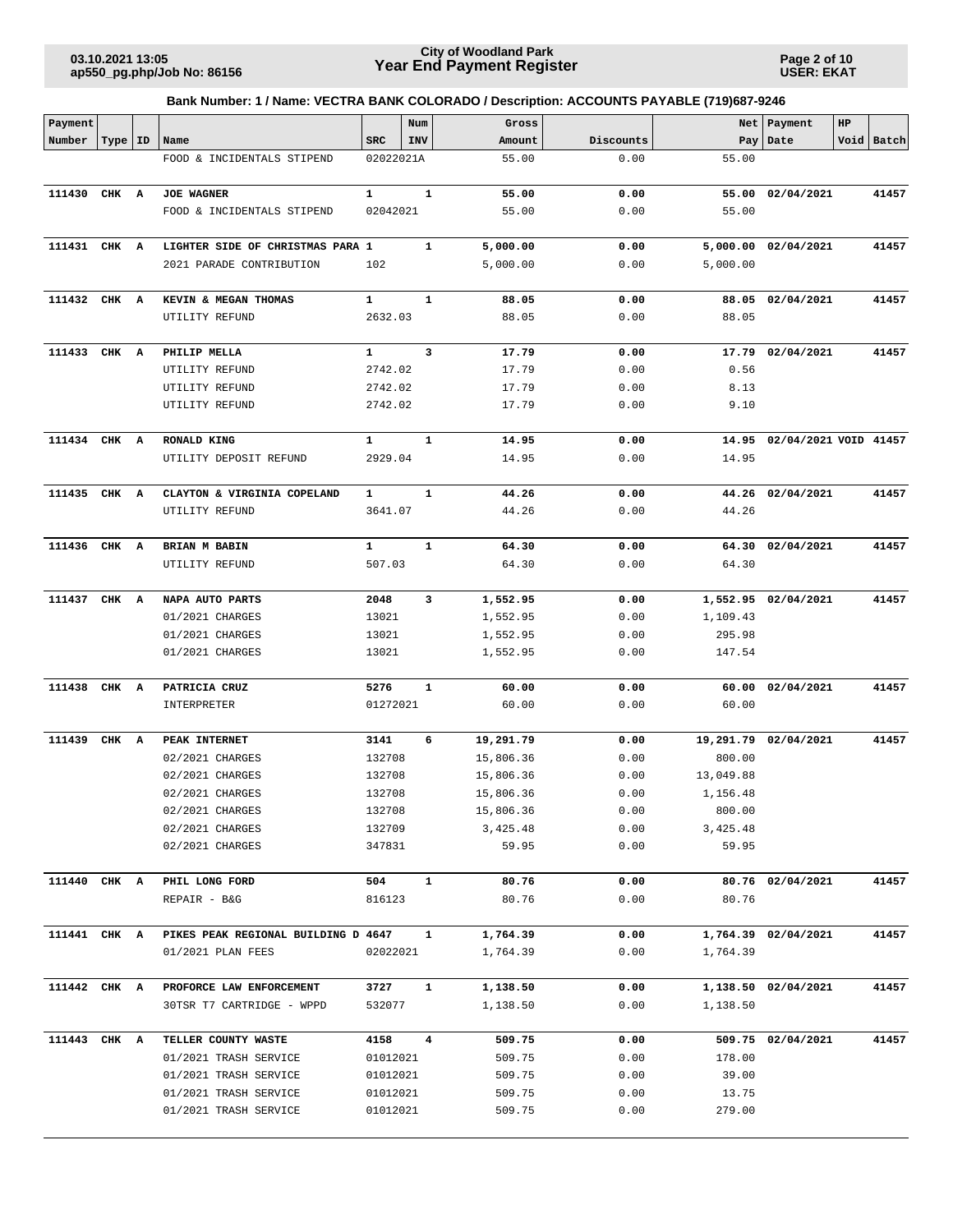**Page 3 of 10 USER: EKAT**

| Payment      |           |   |                               |             | Num          | Gross    |           |          | Net   Payment       | HP |            |
|--------------|-----------|---|-------------------------------|-------------|--------------|----------|-----------|----------|---------------------|----|------------|
| Number       | Type   ID |   | Name                          | <b>SRC</b>  | INV          | Amount   | Discounts |          | Pay Date            |    | Void Batch |
| 111444       | CHK       | A | US POSTAL SERVICE             | 516         | 1            | 245.00   | 0.00      | 245.00   | 02/04/2021          |    | 41457      |
|              |           |   | PO BOX 5830 RENEWAL-UTILITIES | 01202021    |              | 245.00   | 0.00      | 245.00   |                     |    |            |
| 111445       | CHK       | A | <b>VERIZON</b>                | 3856        | 5            | 2,811.46 | 0.00      | 2,811.46 | 02/04/2021          |    | 41457      |
|              |           |   | 12/2020-01/2021 CHARGES       | 9872116437  |              | 2,811.46 | 0.00      | 240.20   |                     |    |            |
|              |           |   | 12/2020-01/2021 CHARGES       | 9872116437  |              | 2,811.46 | 0.00      | 311.02   |                     |    |            |
|              |           |   | 12/2020-01/2021 CHARGES       | 9872116437  |              | 2,811.46 | 0.00      | 1,879.05 |                     |    |            |
|              |           |   | 12/2020-01/2021 CHARGES       | 9872116437  |              | 2,811.46 | 0.00      | 294.05   |                     |    |            |
|              |           |   | 12/2020-01/2021 CHARGES       | 9872116437  |              | 2,811.46 | 0.00      | 87.14    |                     |    |            |
| 111446       | CHK A     |   | WESTWOOD LAKES WATER DISTRICT | 679         | 1            | 4,089.60 | 0.00      |          | 4,089.60 02/04/2021 |    | 41457      |
|              |           |   | 12/15/20-01/15/2021 WELLFIELD | 01212021    |              | 4,089.60 | 0.00      | 4,089.60 |                     |    |            |
| 111447       | CHK A     |   | WOODLAND PARK MAIN STREET     | 5014        | $\mathbf{1}$ | 5,000.00 | 0.00      |          | 5,000.00 02/04/2021 |    | 41457      |
|              |           |   | 2021 FUNDING SUPPORT          | 2026        |              | 5,000.00 | 0.00      | 5,000.00 |                     |    |            |
| 111453 CHK A |           |   | ALERT/SAM                     | 3361        | 1            | 100.00   | 0.00      |          | 100.00 02/11/2021   |    | 41498      |
|              |           |   | ALERT SAM DUES                | 02092021    |              | 100.00   | 0.00      | 100.00   |                     |    |            |
| 111454 CHK A |           |   | APPLIED CONCEPTS INC          | 5279        | $\mathbf{1}$ | 254.00   | 0.00      | 254.00   | 02/11/2021          |    | 41498      |
|              |           |   | RADAR REMOTES                 | 379068      |              | 254.00   | 0.00      | 254.00   |                     |    |            |
| 111455 CHK A |           |   | AUTO TRUCK GROUP, LLC         | 4630        | $\mathbf{1}$ | 355.00   | 0.00      | 355.00   | 02/11/2021          |    | 41498      |
|              |           |   | REPAIR #54                    | 1772083     |              | 355.00   | 0.00      | 355.00   |                     |    |            |
| 111456       | CHK A     |   | BADGER METER INC              | 4278        | $\mathbf{1}$ | 151.81   | 0.00      |          | 151.81 02/11/2021   |    | 41498      |
|              |           |   | COMMUNICATION DEVICE KIT      | 1412283     |              | 151.81   | 0.00      | 151.81   |                     |    |            |
| 111457       | CHK A     |   | <b>BIRCHAM'S</b>              | 75          | $\mathbf{1}$ | 563.81   | 0.00      |          | 563.81 02/11/2021   |    | 41498      |
|              |           |   | 01/2021 USAGE                 | 325089      |              | 563.81   | 0.00      | 563.81   |                     |    |            |
| 111458       | CHK A     |   | BLUETARP FINANCIAL            | 4474        | $\mathbf{1}$ | 59.58    | 0.00      |          | 59.58 02/11/2021    |    | 41498      |
|              |           |   | TOOLS - WWTP                  | 47089279    |              | 59.58    | 0.00      | 59.58    |                     |    |            |
| 111459       | CHK A     |   | BOBCAT OF THE ROCKIES, LLC    | 3724        | 1            | 3,300.00 | 0.00      |          | 3,300.00 02/11/2021 |    | 41498      |
|              |           |   | ROLL OUT BOBCAT - 2021        | 020221      |              | 3,300.00 | 0.00      | 3,300.00 |                     |    |            |
| 111460 CHK A |           |   | BURLAP BAG CLOTHING/BOOTS     | 1356        | 5            | 494.00   | 0.00      |          | 494.00 02/11/2021   |    | 41498      |
|              |           |   | UNIFORMS - ELLSWORTH          | $20 - 8340$ |              | 188.10   | 0.00      | 65.84    |                     |    |            |
|              |           |   | UNIFORMS - ELLSWORTH          | $20 - 8340$ |              | 188.10   | 0.00      | 122.26   |                     |    |            |
|              |           |   | UNIFORMS - TROEGER - STREETS  | 20-8344     |              | 105.45   | 0.00      | 105.45   |                     |    |            |
|              |           |   | UNIFORMS - ROTH               | $20 - 8345$ |              | 64.60    | 0.00      | 64.60    |                     |    |            |
|              |           |   | UNIFORM - DERRINGTON          | $20 - 8350$ |              | 135.85   | 0.00      | 135.85   |                     |    |            |
| 111461 CHK A |           |   | CCP INDUSTRIES                | 4180        | $\mathbf{1}$ | 126.62   | 0.00      |          | 126.62 02/11/2021   |    | 41498      |
|              |           |   | JACKETS-STREETS-SAFETY        | IN02697835  |              | 126.62   | 0.00      | 126.62   |                     |    |            |
| 111462 CHK A |           |   | CENTURA VENTURES              | 5095        | $\mathbf{1}$ | 155.00   | 0.00      |          | 155.00 02/11/2021   |    | 41498      |
|              |           |   | PRE-EMPLOYMENT PHYSICAL       | 281655      |              | 155.00   | 0.00      | 155.00   |                     |    |            |
| 111463 CHK A |           |   | CINTAS CORPORATION NO 2       | 4977        | $\mathbf{1}$ | 61.80    | 0.00      |          | 61.80 02/11/2021    |    | 41498      |
|              |           |   | UNIFORM - FLEET               | 4074480093  |              | 61.80    | 0.00      | 61.80    |                     |    |            |
| 111464 CHK A |           |   | CINTAS FIRE PROTECTION        | 3604        | $\mathbf{1}$ | 265.00   | 0.00      |          | 265.00 02/11/2021   |    | 41498      |
|              |           |   | INSPECTION - WPPD             | OF47557842  |              | 265.00   | 0.00      | 265.00   |                     |    |            |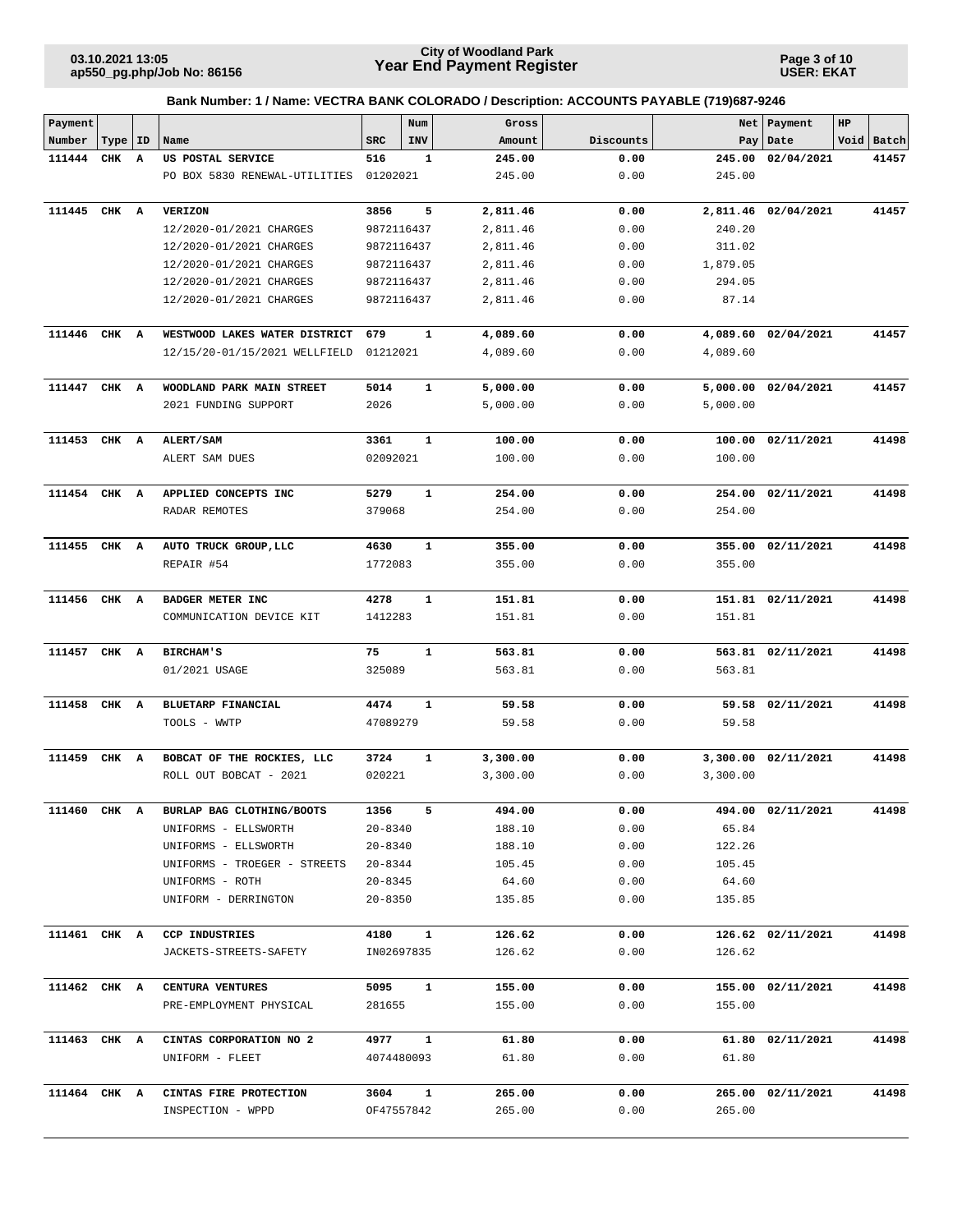**Page 4 of 10 USER: EKAT**

| Payment      |       |              |                               |                  | Num           | Gross                     |              |           | Net   Payment        | HP |            |
|--------------|-------|--------------|-------------------------------|------------------|---------------|---------------------------|--------------|-----------|----------------------|----|------------|
| Number       | Type  | ID           | Name                          | <b>SRC</b>       | INV           | Amount                    | Discounts    |           | Pay   Date           |    | Void Batch |
| 111465       | CHK   | $\mathbf{A}$ | CONROY'S PLUS ONE INC         | 4918             | 2             | 407.82                    | 0.00         | 407.82    | 02/11/2021           |    | 41498      |
|              |       |              | PLEXIGLASS - UTILITIES WINDOW | 3384             |               | 239.82                    | 0.00         | 239.82    |                      |    |            |
|              |       |              | #75 REPAIR                    | 813005           |               | 168.00                    | 0.00         | 168.00    |                      |    |            |
|              |       |              |                               |                  |               |                           |              |           |                      |    |            |
| 111466       | CHK A |              | CRANE REPAIR COMPANY, INC     | 5277             | 3             | 1,961.11                  | 0.00         |           | 1,961.11 02/11/2021  |    | 41498      |
|              |       |              | INSPECTIONS                   | 23652            |               | 1,961.11                  | 0.00         | 330.00    |                      |    |            |
|              |       |              | INSPECTIONS                   | 23652            |               | 1,961.11                  | 0.00         | 1,481.11  |                      |    |            |
|              |       |              | INSPECTIONS                   | 23652            |               | 1,961.11                  | 0.00         | 150.00    |                      |    |            |
| 111467 CHK A |       |              | DISCOVERY BENEFITS            | 3877             | 1             | 83.00                     | 0.00         |           | 83.00 02/11/2021     |    | 41498      |
|              |       |              | 01/2021 FSA                   |                  | 0001287765-IN | 83.00                     | 0.00         | 83.00     |                      |    |            |
| 111468       | CHK A |              | DOCUMART COPIES & PRINTING    | 3252             | 2             | 57.75                     | 0.00         |           | 57.75 02/11/2021     |    | 41498      |
|              |       |              | SUPPLIES - MUNICIPAL COURT    | 365369           |               | 37.75                     | 0.00         | 37.75     |                      |    |            |
|              |       |              | BUSINESS CARDS - BROWN - P/W  | 365378           |               | 20.00                     | 0.00         | 20.00     |                      |    |            |
|              |       |              |                               |                  |               |                           |              |           |                      |    |            |
| 111469 CHK A |       |              | GEMPLER'S                     | 4026             | 1             | 41.94                     | 0.00         |           | 41.94 02/11/2021     |    | 41498      |
|              |       |              | COUPLER - $F/S$               |                  | INV0004460598 | 41.94                     | 0.00         | 41.94     |                      |    |            |
| 111470 CHK A |       |              | GRAINGER INC.                 | 282              | 1             | 42.92                     | 0.00         |           | 42.92 02/11/2021     |    | 41498      |
|              |       |              | SUPPLIES - WWTP               | 9786089087       |               | 42.92                     | 0.00         | 42.92     |                      |    |            |
|              |       |              |                               |                  |               |                           |              |           |                      |    |            |
| 111471 CHK A |       |              | HACH COMPANY                  | 291              | $\mathbf 1$   | 50.00                     | 0.00         |           | 50.00 02/11/2021     |    | 41498      |
|              |       |              | LAB SUPPLIES - WWTP           | 12293305         |               | 50.00                     | 0.00         | 50.00     |                      |    |            |
|              |       |              |                               |                  |               |                           |              |           |                      |    | 41498      |
| 111472 CHK A |       |              | HARDLINE EQUIPMENT            | 4295<br>42202143 | 1             | 987.34                    | 0.00<br>0.00 |           | 987.34 02/11/2021    |    |            |
|              |       |              | REPAIR #10                    |                  |               | 987.34                    |              | 987.34    |                      |    |            |
| 111473 CHK A |       |              | HOME DEPOT CREDIT SERVICES    | 1758             | 1             | 3,429.56                  | 0.00         |           | 3,429.56 02/11/2021  |    | 41498      |
|              |       |              | 01/2021 CHARGES               | 1292021          |               | 3,429.56                  | 0.00         | 3,429.56  |                      |    |            |
|              |       |              |                               |                  |               |                           |              |           |                      |    |            |
| 111474 CHK A |       |              | IMAGE BEARERS CLEANING LLC    | 5082             | $\mathbf 1$   | 3,853.00                  | 0.00         |           | 3,853.00 02/11/2021  |    | 41498      |
|              |       |              | Cleaning Contract             | 2714             |               | 3,853.00                  | 0.00         | 3,853.00  |                      |    |            |
| 111475 CHK A |       |              | IREA                          | 343              | 3             | 7,559.74                  | 0.00         |           | 7,559.74 02/11/2021  |    | 41498      |
|              |       |              | JAN ELECTRICAL CHARGES        | 020121A          |               | 7,559.74                  | 0.00         | 55.15     |                      |    |            |
|              |       |              | JAN ELECTRICAL CHARGES        | 020121A          |               | 7,559.74                  | 0.00         | 6,855.80  |                      |    |            |
|              |       |              | JAN ELECTRICAL CHARGES        | 020121A          |               | 7,559.74                  | 0.00         | 648.79    |                      |    |            |
|              |       |              |                               |                  |               |                           |              |           |                      |    |            |
| 111476 CHK A |       |              | JORDAN, JASON NEAL            | 4782             | $\mathbf{1}$  | 43,000.00                 | 0.00         |           | 43,000.00 02/11/2021 |    | 41498      |
|              |       |              | TWIN LAKES WATER SHARE        | 02032021A        |               | 43,000.00                 | 0.00         | 43,000.00 |                      |    |            |
| 111477 CHK A |       |              | KROGER-KING SOOPERS CUST CHGS | 145              | $\mathbf{1}$  | 7.18                      | 0.00         |           | 7.18 02/11/2021      |    | 41498      |
|              |       |              | 01/2021 CHARGES               | 1302021          |               | 7.18                      | 0.00         | 7.18      |                      |    |            |
|              |       |              |                               |                  |               |                           |              |           |                      |    |            |
| 111478 CHK A |       |              | KS STATEBANK                  | 5217             | $\mathbf{1}$  | 377.98                    | 0.00         |           | 377.98 02/11/2021    |    | 41498      |
|              |       |              | KYOCERA COPIER                | 02252021         |               | 377.98                    | 0.00         | 377.98    |                      |    |            |
| 111479 CHK A |       |              | LEWAN & ASSOCIATES, INC.      | 398              | $\mathbf{1}$  | 1,318.79                  | 0.00         |           | 1,318.79 02/11/2021  |    | 41498      |
|              |       |              | $01/21 - 02/21$               | IN1202357        |               | 1,318.79                  | 0.00         | 1,318.79  |                      |    |            |
|              |       |              |                               |                  |               |                           |              |           |                      |    |            |
| 111480 CHK A |       |              | LEXIS NEXIS ACCURINT          | 3379             | $\mathbf{1}$  | 30.00                     | 0.00         |           | 30.00 02/11/2021     |    | 41498      |
|              |       |              | 01/2021 CONTRACT FEE          |                  |               | 30.00<br>1209360-20210131 | 0.00         | 30.00     |                      |    |            |
| 111481 CHK A |       |              | MACDOUGALL & WOLDRIDGE, PC    | 1228             | $\mathbf{1}$  | 170.00                    | 0.00         |           | 170.00 02/11/2021    |    | 41498      |
|              |       |              | PROFESSIONAL FEES             | 161968           |               | 170.00                    | 0.00         | 170.00    |                      |    |            |
|              |       |              |                               |                  |               |                           |              |           |                      |    |            |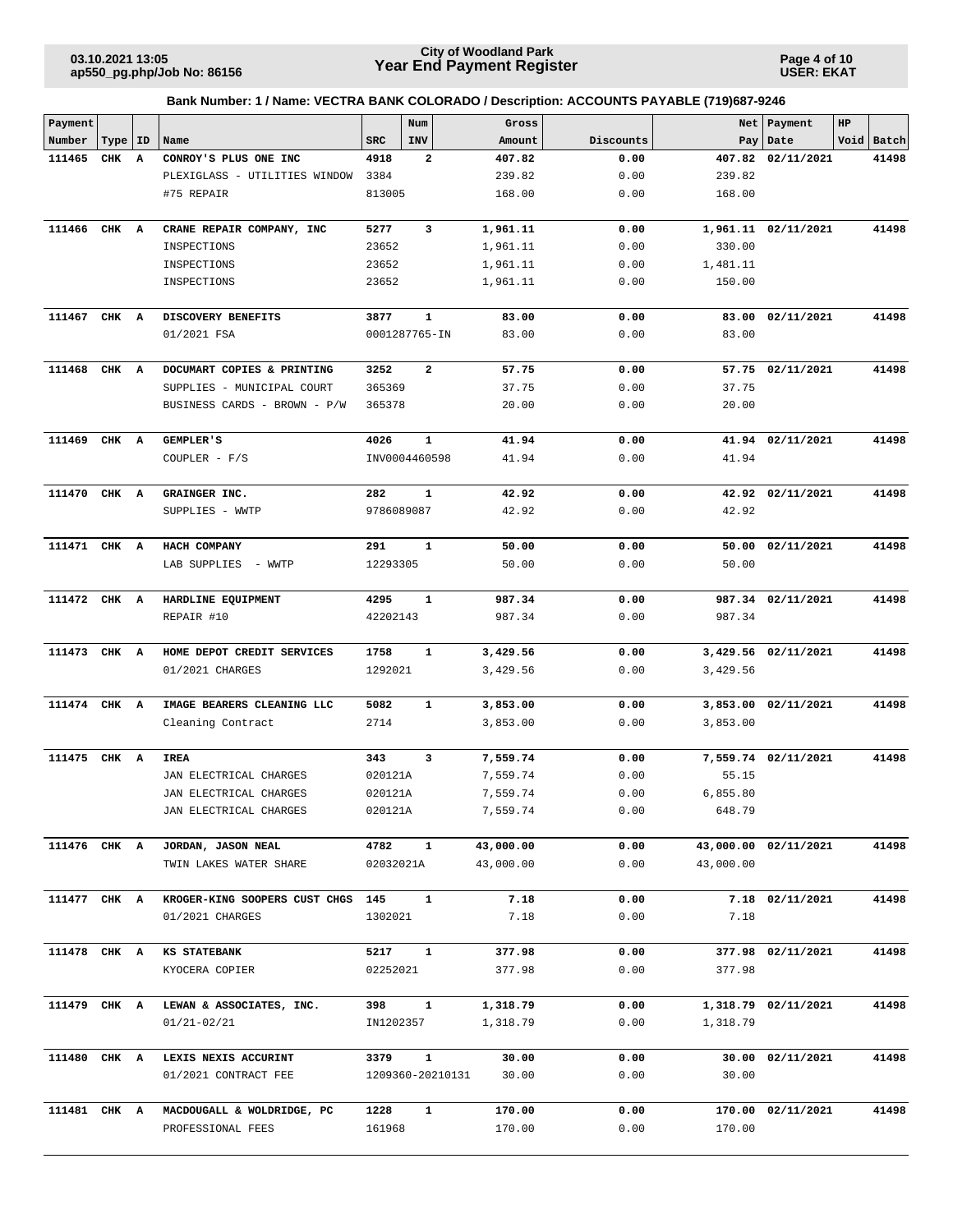**Page 5 of 10 USER: EKAT**

| Payment      |           |                         |                                                 |                        | Num            | Gross            |              |           | Net   Payment        | HP |            |
|--------------|-----------|-------------------------|-------------------------------------------------|------------------------|----------------|------------------|--------------|-----------|----------------------|----|------------|
| Number       | Type   ID |                         | Name                                            | <b>SRC</b>             | INV            | Amount           | Discounts    |           | Pay   Date           |    | Void Batch |
| 111482       | CHK       | $\overline{\mathbf{A}}$ | MCCANDLESS TRUCK CENTER LLC                     | 2792                   | 1              | 58.42            | 0.00         |           | 58.42 02/11/2021     |    | 41498      |
|              |           |                         | <b>REPAIR</b>                                   | P103073849:01          |                | 58.42            | 0.00         | 58.42     |                      |    |            |
| 111483       | CHK A     |                         | <b>STEVE VARNER</b>                             | $\mathbf{1}$           | $\mathbf{1}$   | 220.97           | 0.00         | 220.97    | 02/11/2021           |    | 41498      |
|              |           |                         | CLOTHING ALLOWANCE REIMB.                       | 01302021               |                | 220.97           | 0.00         | 220.97    |                      |    |            |
|              |           |                         |                                                 |                        |                |                  |              |           |                      |    |            |
| 111484 CHK A |           |                         | KYLE STROM                                      | $\mathbf{1}$           | $\mathbf{1}$   | 149.95           | 0.00         |           | 149.95 02/11/2021    |    | 41498      |
|              |           |                         | WORK BOOTS - 2021 UNIFORM                       | 02042021A              |                | 149.95           | 0.00         | 149.95    |                      |    |            |
|              |           |                         |                                                 |                        |                |                  |              |           |                      |    |            |
| 111485 CHK A |           |                         | RHONDA & THOMAS KING                            | 1                      | $\mathbf{1}$   | 14.95            | 0.00         |           | 14.95 02/11/2021     |    | 41498      |
|              |           |                         | UTILITY DEPOSIT REFUND                          | 2929.04A               |                | 14.95            | 0.00         | 14.95     |                      |    |            |
| 111486 CHK A |           |                         | CLAYTON & VIRGINIA COPELAND                     | 1                      | $\mathbf{1}$   | 20.74            | 0.00         |           | 20.74 02/11/2021     |    | 41498      |
|              |           |                         | UTILITY REFUND                                  | 3641.07A               |                | 20.74            | 0.00         | 20.74     |                      |    |            |
|              |           |                         |                                                 |                        |                |                  |              |           |                      |    |            |
| 111487       | CHK A     |                         | <b>JESSE &amp; SARA MARTINEZ</b>                | $\mathbf{1}$           | $\mathbf{1}$   | 29.13            | 0.00         |           | 29.13 02/11/2021     |    | 41498      |
|              |           |                         | UTILITY REFUND                                  | 3956.11                |                | 29.13            | 0.00         | 29.13     |                      |    |            |
|              |           |                         |                                                 |                        |                |                  |              |           |                      |    |            |
| 111488       | CHK A     |                         | CHRIS PETERSON<br>UTILITY REFUND                | $\mathbf{1}$<br>657.03 | $\mathbf{1}$   | 147.92<br>147.92 | 0.00<br>0.00 | 147.92    | 147.92 02/11/2021    |    | 41498      |
|              |           |                         |                                                 |                        |                |                  |              |           |                      |    |            |
| 111489       | CHK A     |                         | MUNIREVS INC                                    | 5196                   | $\overline{a}$ | 2,120.80         | 0.00         |           | 2,120.80 02/11/2021  |    | 41498      |
|              |           |                         | VRBO MONITORING & LICENSE                       | 3004                   |                | 1,235.00         | 0.00         | 1,235.00  |                      |    |            |
|              |           |                         | HOSTING & SUPPORT                               | 3432                   |                | 885.80           | 0.00         | 885.80    |                      |    |            |
|              |           |                         |                                                 |                        |                |                  |              |           |                      |    |            |
| 111490       | CHK A     |                         | NATIONAL ASSOCIATION OF TOWN W 5278             |                        | $\mathbf{1}$   | 35.00            | 0.00         | 35.00     | 02/11/2021           |    | 41498      |
|              |           |                         | NATW MEMBERSHIP                                 | 13737                  |                | 35.00            | 0.00         | 35.00     |                      |    |            |
| 111491       | CHK A     |                         | NORTHERN SAFETY & INDUSTRIAL CO 2417            |                        | 1              | 202.86           | 0.00         |           | 202.86 02/11/2021    |    | 41498      |
|              |           |                         | SAFETY SUPPLIES                                 | 904284675              |                | 202.86           | 0.00         | 202.86    |                      |    |            |
|              |           |                         |                                                 |                        |                |                  |              |           |                      |    |            |
| 111492       | CHK A     |                         | O'REILLY AUTOMOTIVE STORES, IN 4531             |                        | $\overline{a}$ | 84.58            | 0.00         |           | 84.58 02/11/2021     |    | 41498      |
|              |           |                         | 01/2021 CHARGES                                 | 1282021                |                | 84.58            | 0.00         | $14.68-$  |                      |    |            |
|              |           |                         | 01/2021 CHARGES                                 | 1282021                |                | 84.58            | 0.00         | 99.26     |                      |    |            |
| 111493       | CHK A     |                         | PAVEMENT REPAIR & SUPPLIES INC 3202             |                        | 1              | 863.00           | 0.00         | 863.00    | 02/11/2021           |    | 41498      |
|              |           |                         | PERMA PATCH - STREETS                           | $2021 - 673$           |                | 863.00           | 0.00         | 863.00    |                      |    |            |
|              |           |                         |                                                 |                        |                |                  |              |           |                      |    |            |
| 111494 CHK A |           |                         | PERKINS MOTOR CITY DODGE                        | 2354                   | $\mathbf{1}$   | 250.00           | 0.00         |           | 250.00 02/11/2021    |    | 41498      |
|              |           |                         | #39 REPAIR                                      | 441741CHW              |                | 250.00           | 0.00         | 250.00    |                      |    |            |
|              |           |                         |                                                 |                        |                |                  |              |           |                      |    |            |
| 111495 CHK A |           |                         | PRIORITY RESEARCH<br>BACKROUND CHECKS           | 4392<br>842317         | $\mathbf{1}$   | 89.00<br>89.00   | 0.00<br>0.00 | 89.00     | 89.00 02/11/2021     |    | 41498      |
|              |           |                         |                                                 |                        |                |                  |              |           |                      |    |            |
| 111496 CHK A |           |                         | RIMS SUN RIDGE SYSTEMS, INC.                    | 2797                   | $\mathbf{1}$   | 2,282.00         | 0.00         |           | 2,282.00 02/11/2021  |    | 41498      |
|              |           |                         | RIMS ANNUAL SUPPORT SERVICE                     | 6376                   |                | 2,282.00         | 0.00         | 2,282.00  |                      |    |            |
|              |           |                         |                                                 |                        |                |                  |              |           |                      |    |            |
| 111497 CHK A |           |                         | RYAN JORDAN                                     | 5108                   | $\mathbf{1}$   | 21,500.00        | 0.00         |           | 21,500.00 02/11/2021 |    | 41498      |
|              |           |                         | TWIN LAKES WATER SHARE                          | 02032021               |                | 21,500.00        | 0.00         | 21,500.00 |                      |    |            |
|              |           |                         |                                                 | 4859                   | $\mathbf{1}$   | 719.50           | 0.00         |           |                      |    | 41498      |
| 111498 CHK A |           |                         | SGS ACCUTEST INC.<br>01/2021 WATER QUALITY TEST | 52160124705            |                | 719.50           | 0.00         | 719.50    | 719.50 02/11/2021    |    |            |
|              |           |                         |                                                 |                        |                |                  |              |           |                      |    |            |
| 111499 CHK A |           |                         | SHERWIN-WILLIAMS                                | 1890                   | 1              | 161.55           | 0.00         |           | 161.55 02/11/2021    |    | 41498      |
|              |           |                         | PAINT - PB&G                                    | 9188-3A                |                | 161.55           | 0.00         | 161.55    |                      |    |            |
|              |           |                         |                                                 |                        |                |                  |              |           |                      |    |            |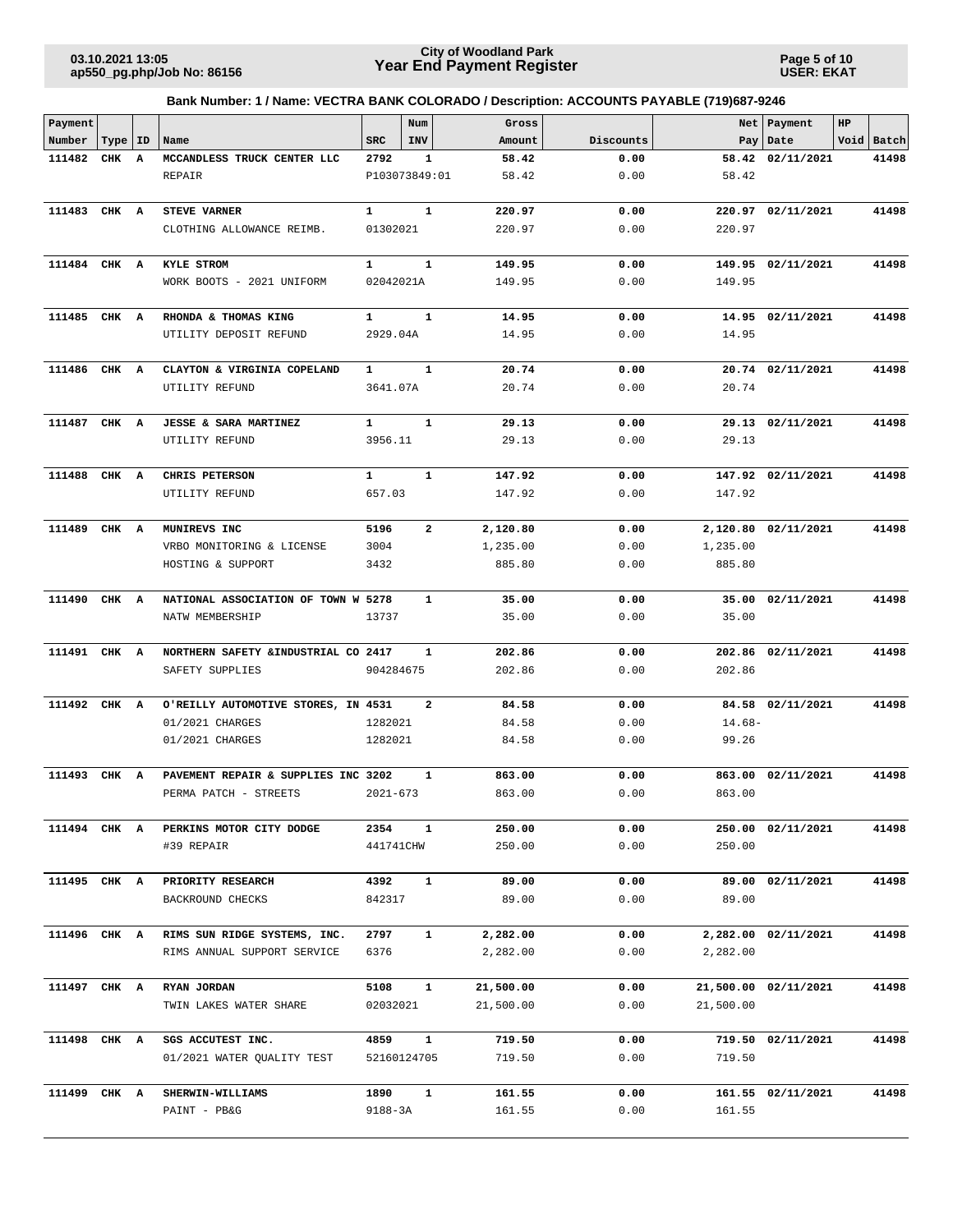**Page 6 of 10 USER: EKAT**

| Payment      |           |   |                                                            |             | Num                     | Gross     |           | Net       | Payment              | HP |            |
|--------------|-----------|---|------------------------------------------------------------|-------------|-------------------------|-----------|-----------|-----------|----------------------|----|------------|
| Number       | Type   ID |   | Name                                                       | <b>SRC</b>  | <b>INV</b>              | Amount    | Discounts |           | Pay   Date           |    | Void Batch |
| 111500       | CHK       | A | TIAA COMMERCIAL FINANCE, INC                               | 5175        | 1                       | 594.00    | 0.00      | 594.00    | 02/11/2021           |    | 41498      |
|              |           |   | KYOCERA LEASE                                              | 7906976     |                         | 594.00    | 0.00      | 594.00    |                      |    |            |
| 111501 CHK A |           |   | UNCC UTILITY NOTIFICATION CNTR 2012                        |             | 2                       | 154.44    | 0.00      |           | 154.44 02/11/2021    |    | 41498      |
|              |           |   | UTILITY LOCATES                                            | 221011463   |                         | 154.44    | 0.00      | 100.38    |                      |    |            |
|              |           |   |                                                            |             |                         |           |           | 54.06     |                      |    |            |
|              |           |   | UTILITY LOCATES                                            | 221011463   |                         | 154.44    | 0.00      |           |                      |    |            |
| 111502 CHK A |           |   | USA BLUEBOOK                                               | 1779        | 3                       | 1,065.11  | 0.00      |           | 1,065.11 02/11/2021  |    | 41498      |
|              |           |   | SUPPLIES - WWTP                                            | 479409      |                         | 26.73     | 0.00      | 26.73     |                      |    |            |
|              |           |   | TUBING - WWTP                                              | 485698      |                         | 194.64    | 0.00      | 194.64    |                      |    |            |
|              |           |   | SUPPLIES - WTP                                             | 487282      |                         | 843.74    | 0.00      | 843.74    |                      |    |            |
| 111503 CHK A |           |   | WASTE MANAGEMENT WOODLAND PARK 3004                        |             | $\mathbf{1}$            | 256.52    | 0.00      |           | 256.52 02/11/2021    |    | 41498      |
|              |           |   | 02/2021 TRASH SERVICE                                      |             | 0688481-2517-2          | 256.52    | 0.00      | 256.52    |                      |    |            |
|              |           |   |                                                            |             |                         |           |           |           |                      |    |            |
| 111504 CHK A |           |   | WAXIE SANITARY SUPPLY                                      | 4189        | $\overline{a}$          | 143.80    | 0.00      |           | 143.80 02/11/2021    |    | 41498      |
|              |           |   | CUSTODIAL SUPPLIES - WAC                                   | 79770437    |                         | 28.36     | 0.00      | 28.36     |                      |    |            |
|              |           |   | CUSTODIAL SUPPLIES - WAC                                   | 79774334    |                         | 115.44    | 0.00      | 115.44    |                      |    |            |
| 111507 CHK A |           |   | ASSOCIATED SUPPLY CO INC                                   | 5066        | $\mathbf{1}$            | 35.15     | 0.00      |           | 35.15 02/18/2021     |    | 41514      |
|              |           |   | O RING & GRAB RING                                         | 97179       |                         | 35.15     | 0.00      | 35.15     |                      |    |            |
|              |           |   |                                                            |             |                         |           |           |           |                      |    |            |
| 111508 CHK A |           |   | BADGER METER INC                                           | 4278        | $\mathbf{1}$            | 1,011.04  | 0.00      |           | 1,011.04 02/18/2021  |    | 41514      |
|              |           |   | LTE SERVICE UNIT                                           | 80067263    |                         | 1,011.04  | 0.00      | 1,011.04  |                      |    |            |
| 111509       | CHK A     |   | BURLAP BAG CLOTHING/BOOTS                                  | 1356        | 2                       | 139.17    | 0.00      |           | 139.17 02/18/2021    |    | 41514      |
|              |           |   | UNIFORM - OFFUTT - F/S                                     | $20 - 8380$ |                         | 139.17    | 0.00      | 90.46     |                      |    |            |
|              |           |   | UNIFORM - OFFUTT - F/S                                     | $20 - 8380$ |                         | 139.17    | 0.00      | 48.71     |                      |    |            |
| 111510       | CHK A     |   | CASELLE INC                                                | 2356        | $\overline{\mathbf{2}}$ | 498.00    | 0.00      |           | 498.00 02/18/2021    |    | 41514      |
|              |           |   | 03/2021 CONTRACT                                           | 107454      |                         | 498.00    | 0.00      | 323.70    |                      |    |            |
|              |           |   | 03/2021 CONTRACT                                           | 107454      |                         | 498.00    | 0.00      | 174.30    |                      |    |            |
|              |           |   |                                                            |             |                         |           |           |           |                      |    |            |
| 111511 CHK A |           |   | COLORADO ANALYTICAL LAB                                    | 4028        | $\overline{\mathbf{2}}$ | 234.00    | 0.00      |           | 234.00 02/18/2021    |    | 41514      |
|              |           |   | LAB SERVICES - WWTP                                        | 210202057   |                         | 122.00    | 0.00      | 122.00    |                      |    |            |
|              |           |   | LAB SERVICES - WWTP                                        | 210202058   |                         | 112.00    | 0.00      | 112.00    |                      |    |            |
|              |           |   | $111512\quad$ CHK $\quad$ A $\quad$ COLORADO CANAL COMPANY | 1655        |                         | 12,040.25 | 0.00      |           | 12,040.25 02/18/2021 |    | 41514      |
|              |           |   | 2021 WATER ASSESSMENT                                      | 1805        |                         | 12,040.25 | 0.00      | 12,040.25 |                      |    |            |
| 111513 CHK A |           |   | CORE & MAIN LP                                             | 4980        | $\mathbf{1}$            | 382.40    | 0.00      |           | 382.40 02/18/2021    |    | 41514      |
|              |           |   | TUBING SUPPLIES - F/S                                      | N652640     |                         | 382.40    | 0.00      | 382.40    |                      |    |            |
|              |           |   |                                                            |             |                         |           |           |           |                      |    |            |
| 111514 CHK A |           |   | DOOLEY ENTERPRISES                                         | 5265        | $\mathbf{1}$            | 336.13    | 0.00      |           | 336.13 02/18/2021    |    | 41514      |
|              |           |   | AMMO RANGE TRAINING                                        | 59450       |                         | 336.13    | 0.00      | 336.13    |                      |    |            |
| 111515 CHK A |           |   | EL PASO CTY HEALTH DEPT LAB                                | 241         | $\mathbf{1}$            | 252.00    | 0.00      |           | 252.00 02/18/2021    |    | 41514      |
|              |           |   | 12 BACTERIOLOGICAL TEST                                    | 013121      |                         | 252.00    | 0.00      | 252.00    |                      |    |            |
| 111516 CHK A |           |   | <b>GEMPLER'S</b>                                           | 4026        | $\mathbf{2}$            | 494.87    | 0.00      |           | 494.87 02/18/2021    |    | 41514      |
|              |           |   | SAFETY GEAR - F/S                                          |             | INV0004460554           | 494.87    | 0.00      | 173.21    |                      |    |            |
|              |           |   | SAFETY GEAR - $F/S$                                        |             | INV0004460554           | 494.87    | 0.00      | 321.66    |                      |    |            |
|              |           |   |                                                            |             |                         |           |           |           |                      |    |            |
| 111517 CHK A |           |   | GRAINGER INC.                                              | 282         | $\mathbf{1}$            | 75.05     | 0.00      |           | 75.05 02/18/2021     |    | 41514      |
|              |           |   | SUPPLIES - WWTP                                            | 9794196478  |                         | 75.05     | 0.00      | 75.05     |                      |    |            |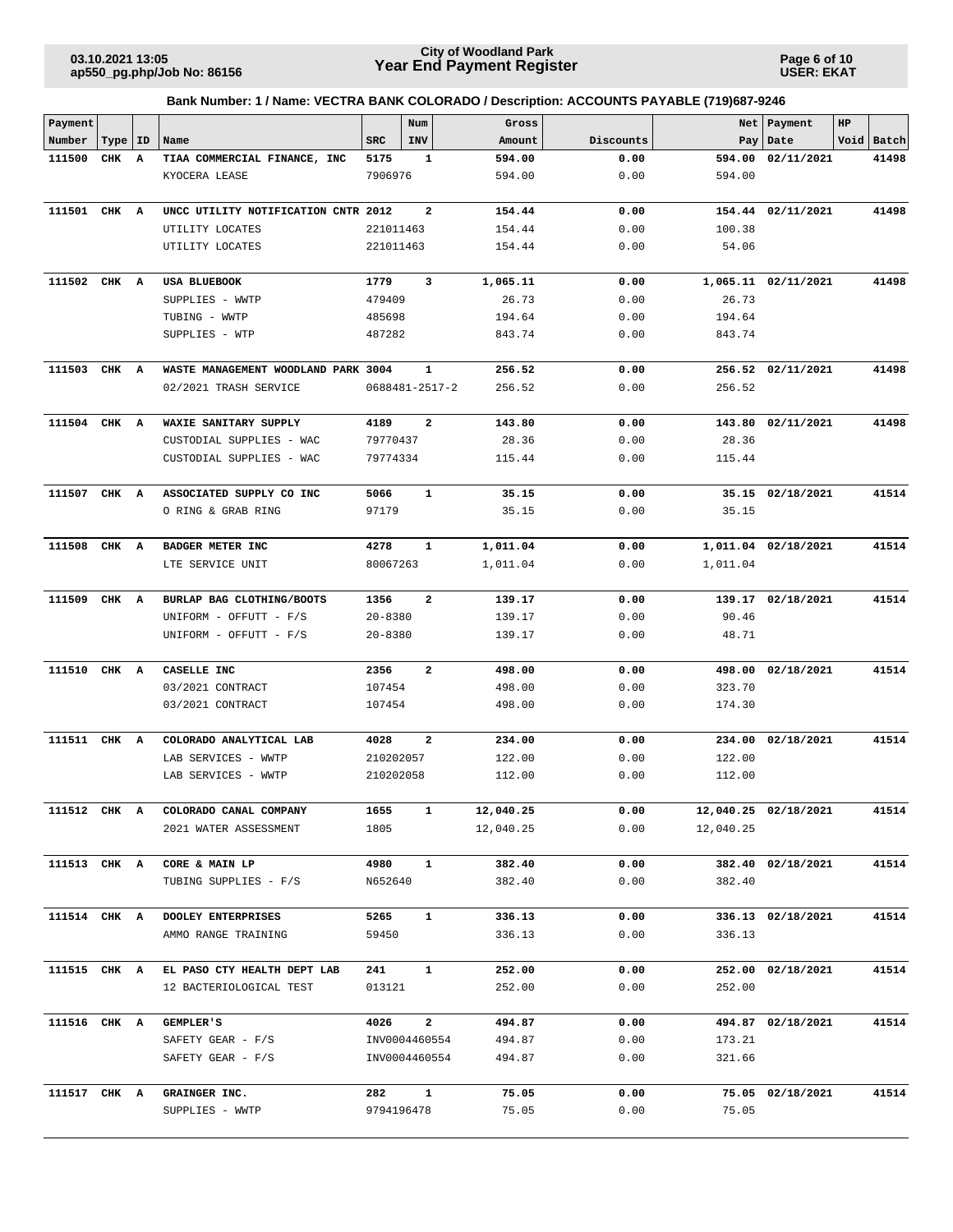**Page 7 of 10 USER: EKAT**

| Payment      |           |                                           |              | Num           | Gross     |           | Net       | Payment              | HP |            |
|--------------|-----------|-------------------------------------------|--------------|---------------|-----------|-----------|-----------|----------------------|----|------------|
| Number       | Type   ID | Name                                      | <b>SRC</b>   | INV           | Amount    | Discounts | Pay       | Date                 |    | Void Batch |
| 111518       | CHK A     | IREA                                      | 343          | 3             | 15,582.99 | 0.00      |           | 15,582.99 02/18/2021 |    | 41514      |
|              |           | JAN. ELECTRICAL CHARGES                   | 020921B      |               | 15,582.99 | 0.00      | 7,300.10  |                      |    |            |
|              |           | JAN. ELECTRICAL CHARGES                   | 020921B      |               | 15,582.99 | 0.00      | 3,169.73  |                      |    |            |
|              |           | JAN. ELECTRICAL CHARGES                   | 020921B      |               | 15,582.99 | 0.00      | 5,113.16  |                      |    |            |
| 111519 CHK A |           | JOHNSON CONTROLS SECURITY SOLU 5259       |              | 1             | 6,799.90  | 0.00      | 6,799.90  | 02/18/2021           |    | 41514      |
|              |           | PARTIAL PYMT. / 35261317                  |              |               | 6,799.90  | 0.00      | 6,799.90  |                      |    |            |
| 111520       | CHK A     | L.N. CURTIS & SONS                        | 5123         | 10            | 670.08    | 0.00      |           | 670.08 02/18/2021    |    | 41514      |
|              |           | UNIFORM - WPPD                            | INV442973    |               | 20.00     | 0.00      | 20.00     |                      |    |            |
|              |           | UNIFORM - WPPD                            | INV443642    |               | 88.25     | 0.00      | 88.25     |                      |    |            |
|              |           | UNIFORM - WPPD                            | INV443669    |               | 88.25     | 0.00      | 88.25     |                      |    |            |
|              |           | UNIFORM - WPPD                            | INV443676    |               | 88.25     | 0.00      | 88.25     |                      |    |            |
|              |           | UNIFORMM - WPPD                           | INV444817    |               | 49.45     | 0.00      | 49.45     |                      |    |            |
|              |           | RESERVE UNIFORM - WPPD                    | INV449523    |               | 108.00    | 0.00      | 108.00    |                      |    |            |
|              |           | RESERVE UNIFORM - WPPD                    | INV452963    |               | 29.16     | 0.00      | 29.16     |                      |    |            |
|              |           | UNIFORM - WPPD                            | INV458080    |               | 61.56     | 0.00      | 61.56     |                      |    |            |
|              |           | RESERVE - WPPD                            | INV458149    |               | 29.16     | 0.00      | 29.16     |                      |    |            |
|              |           | RESERVE - WPPD                            | INV459484    |               | 108.00    | 0.00      | 108.00    |                      |    |            |
| 111521 CHK A |           | LAKE HENRY RESERVOIR CO.                  | 4420         | $\mathbf 1$   | 6,328.25  | 0.00      |           | 6,328.25 02/18/2021  |    | 41514      |
|              |           | 2021 WATER ASSESSMENT                     | 263          |               | 6,328.25  | 0.00      | 6,328.25  |                      |    |            |
| 111522 CHK A |           | LAKE MEREDITH RESERVOIR CO.               | 4419         | 1             | 2,016.00  | 0.00      |           | 2,016.00 02/18/2021  |    | 41514      |
|              |           | 2021 WATER ASSESSMENT                     | 720          |               | 2,016.00  | 0.00      | 2,016.00  |                      |    |            |
| 111523       | CHK A     | MCCANDLESS TRUCK CENTER LLC               | 2792         | 2             | 48.45     | 0.00      |           | 48.45 02/18/2021     |    | 41514      |
|              |           | #41 CHECK KIT AND VALVE                   |              | P103073922:01 | 99.97     | 0.00      | 99.97     |                      |    |            |
|              |           | CREDIT                                    |              | P103073977:01 | $51.52 -$ | 0.00      | $51.52-$  |                      |    |            |
| 111524 CHK A |           | MIDCO CONSTRUCTION                        | 1            | 5             | 26,668.00 | 0.00      |           | 26,668.00 02/18/2021 |    | 41514      |
|              |           | REFUND OF DEVELOPMENT FEES                | 02102021A    |               | 26,668.00 | 0.00      | 1,761.00  |                      |    |            |
|              |           | REFUND OF DEVELOPMENT FEES                | 02102021A    |               | 26,668.00 | 0.00      | 14,892.00 |                      |    |            |
|              |           | REFUND OF DEVELOPMENT FEES                | 02102021A    |               | 26,668.00 | 0.00      | 487.00    |                      |    |            |
|              |           | REFUND OF DEVELOPMENT FEES                | 02102021A    |               | 26,668.00 | 0.00      | 8,703.00  |                      |    |            |
|              |           | REFUND OF DEVELOPMENT FEES                | 02102021A    |               | 26,668.00 | 0.00      | 825.00    |                      |    |            |
| 111525 CHK A |           | ANDERSEN ENTERPRISES, INC                 |              |               | 75.00     | 0.00      |           | 75.00 02/18/2021     |    | 41514      |
|              |           | REFUND OF BOR APPLICATION                 | 02112021     |               | 75.00     | 0.00      | 75.00     |                      |    |            |
| 111526 CHK A |           | KIM MONTAGUE                              | $\mathbf{1}$ | $\mathbf{1}$  | 200.00    | 0.00      |           | 200.00 02/18/2021    |    | 41514      |
|              |           | REFUND - P&R                              | 516A         |               | 200.00    | 0.00      | 200.00    |                      |    |            |
| 111527 CHK A |           | <b>NEOGOV</b>                             | 5136         | $\mathbf{1}$  | 1,653.75  | 0.00      |           | 1,653.75 02/18/2021  |    | 41514      |
|              |           | 03/21- 3/22 SUBSCRIPTION FEE              | INV-18407    |               | 1,653.75  | 0.00      | 1,653.75  |                      |    |            |
| 111528 CHK A |           | PITNEY BOWES GLOBAL FINANCIAL 2479        |              | $\mathbf{1}$  | 90.00     | 0.00      |           | 90.00 02/18/2021     |    | 41514      |
|              |           | 02/2021 POSTAGE METER LEASE-PD 3312890908 |              |               | 90.00     | 0.00      | 90.00     |                      |    |            |
| 111529 CHK A |           | QUADIENT FINANCE USA, INC                 | 5204         | $\mathbf{1}$  | 571.05    | 0.00      |           | 571.05 02/18/2021    |    | 41514      |
|              |           | POSTAGE METER REFILL                      | 01282021     |               | 571.05    | 0.00      | 571.05    |                      |    |            |
| 111530 CHK A |           | RAMPART SUPPLY, INC.                      | 528          | $\mathbf{1}$  | 283.01    | 0.00      |           | 283.01 02/18/2021    |    | 41514      |
|              |           | SUPPLIES - WAC                            |              | 2576131-00    | 283.01    | 0.00      | 283.01    |                      |    |            |
| 111531 CHK A |           | RED WING BUSINESS ADVANTAGE AC 4982       |              | 3             | 445.99    | 0.00      |           | 445.99 02/18/2021    |    | 41514      |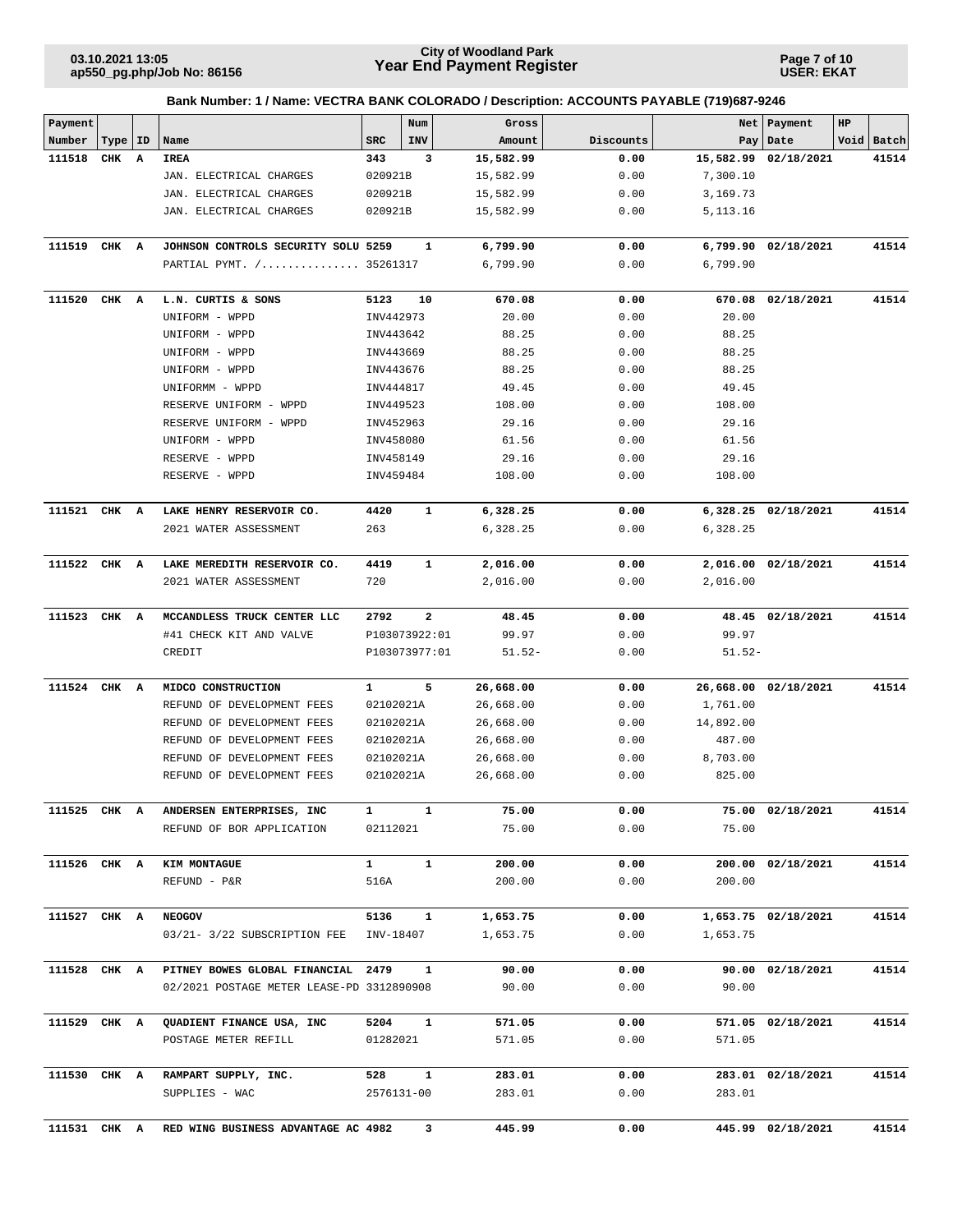**Page 8 of 10 USER: EKAT**

| Payment      |           |                                                  |                  | Num                     | Gross              |              | Net                | Payment               | HP |            |
|--------------|-----------|--------------------------------------------------|------------------|-------------------------|--------------------|--------------|--------------------|-----------------------|----|------------|
| Number       | Type   ID | Name                                             | SRC              | <b>INV</b>              | Amount             | Discounts    | Pay                | Date                  |    | Void Batch |
|              |           | UNIFORM - CARGILL - WWTP                         |                  | 951-99-2273782          | 220.99             | 0.00         | 220.99             |                       |    |            |
|              |           | UNIFORM - ANTHONY - F/S                          |                  | 951-99-2274830          | 225.00             | 0.00         | 78.75              |                       |    |            |
|              |           | UNIFORM - ANTHONY - F/S                          |                  | 951-99-2274830          | 225.00             | 0.00         | 146.25             |                       |    |            |
|              |           |                                                  |                  |                         |                    |              |                    |                       |    |            |
| 111532       | CHK A     | ROSS ELECTRIC-ENTERPRISE, INC                    | 3139             | 1                       | 130,321.95         | 0.00         |                    | 130,321.95 02/18/2021 |    | 41514      |
|              |           | Sunnywood Booster statioin Upg 02092021          |                  |                         | 130, 321.95        | 0.00         | 130,321.95         |                       |    |            |
| 111533       | CHK A     | RED BARON CAR WASH                               | 4191             | $\mathbf{2}$            | 155.13             | 0.00         |                    | 155.13 02/18/2021     |    | 41514      |
|              |           | 01/2021 CHARGES                                  | 1796             |                         | 155.13             | 0.00         | 141.13             |                       |    |            |
|              |           | 01/2021 CHARGES                                  | 1796             |                         | 155.13             | 0.00         | 14.00              |                       |    |            |
| 111534 CHK A |           | TELLER COUNTY WASTE                              | 4158             | $\overline{\mathbf{4}}$ | 562.75             | 0.00         |                    | 562.75 02/18/2021     |    | 41514      |
|              |           | Teller County Waste Trash                        | 02082021         |                         | 562.75             | 0.00         | 39.00              |                       |    |            |
|              |           | Teller County Waste Trash                        | 02082021         |                         | 562.75             | 0.00         | 13.75              |                       |    |            |
|              |           | Teller County Waste Trash                        | 02082021         |                         | 562.75             | 0.00         | 332.00             |                       |    |            |
|              |           | Teller County Waste Trash                        | 02082021         |                         | 562.75             | 0.00         | 178.00             |                       |    |            |
| 111535 CHK A |           | TWIN LAKES RESERVOIR/CANAL CO. 637               |                  | 1                       | 5,863.10           | 0.00         |                    | 5,863.10 02/18/2021   |    | 41514      |
|              |           | 2021 ASSESSMENT                                  | 2392             |                         | 5,863.10           | 0.00         | 5,863.10           |                       |    |            |
| 111536 CHK A |           | UPS STORE #1374                                  | 416              | 3                       | 142.64             | 0.00         |                    | 142.64 02/18/2021     |    | 41514      |
|              |           | 01/2021 CHARGES                                  | 13121            |                         | 142.64             | 0.00         | 38.95              |                       |    |            |
|              |           | 01/2021 CHARGES                                  | 13121            |                         | 142.64             | 0.00         | 22.12              |                       |    |            |
|              |           | 01/2021 CHARGES                                  | 13121            |                         | 142.64             | 0.00         | 81.57              |                       |    |            |
|              |           |                                                  |                  |                         |                    |              |                    |                       |    | 41514      |
| 111537       | CHK A     | USA BLUEBOOK<br>Hach DR 6000                     | 1779             | 8                       | 6,970.09           | 0.00         | 6,970.09           | 02/18/2021            |    |            |
|              |           | Hach DR 6000                                     | 473856<br>473857 |                         | 1,078.21<br>275.30 | 0.00<br>0.00 | 1,078.21<br>275.30 |                       |    |            |
|              |           | Hach DR 6000                                     | 473859           |                         | 4,664.35           | 0.00         | 4,664.35           |                       |    |            |
|              |           | SUPPLIES - WWTP                                  | 484579           |                         | 710.67             | 0.00         | 710.67             |                       |    |            |
|              |           | Hach DR 6000                                     | 485798           |                         | 28.95              | 0.00         | 28.95              |                       |    |            |
|              |           | Hach DR 6000                                     | 487474           |                         | 40.55              | 0.00         | 40.55              |                       |    |            |
|              |           | LAB SUPPLIES - WWTP                              | 490017           |                         | 147.46             | 0.00         | 147.46             |                       |    |            |
|              |           | Hach DR 6000                                     | 49022            |                         | 24.60              | 0.00         | 24.60              |                       |    |            |
| 111538       | CHK A     | WOODLAND PARK SCHOOL DIST RE-2 1262              |                  | 1                       | 318,614.01         | 0.00         |                    | 318,614.01 02/18/2021 |    | 41514      |
|              |           | 12/2020 SALES TAX                                | 02182021         |                         | 318,614.01         | 0.00         | 318,614.01         |                       |    |            |
| 111542 CHK A |           |                                                  |                  |                         |                    |              |                    |                       |    |            |
|              |           | ACE EQUIPMENT & SUPPLY<br>PARTS & SUPPLIES - B&G | 18<br>171538     | 2                       | 1,204.00<br>694.00 | 0.00<br>0.00 | 694.00             | 1,204.00 02/25/2021   |    | 41546      |
|              |           | ANNUAL LIFT INSPECTION                           | 171544           |                         | 510.00             | 0.00         | 510.00             |                       |    |            |
|              |           |                                                  |                  |                         |                    |              |                    |                       |    |            |
| 111543 CHK A |           | AIS SPECIALTY PRODUCTS, INC                      | 3074             | $\mathbf{1}$            | 564.00             | 0.00         |                    | 564.00 02/25/2021     |    | 41546      |
|              |           | SUPPLIES - PB&G                                  | PSI381162        |                         | 564.00             | 0.00         | 564.00             |                       |    |            |
| 111544 CHK A |           | <b>BLACK HILLS ENERGY</b>                        | 4035             | 4                       | 10,904.64          | 0.00         |                    | 10,904.64 02/25/2021  |    | 41546      |
|              |           | FEB CHARGES                                      | 2222021          |                         | 10,904.64          | 0.00         | 4,318.84           |                       |    |            |
|              |           | FEB CHARGES                                      | 2222021          |                         | 10,904.64          | 0.00         | 740.27             |                       |    |            |
|              |           | FEB CHARGES                                      | 2222021          |                         | 10,904.64          | 0.00         | 2,128.91           |                       |    |            |
|              |           | FEB CHARGES                                      | 2222021          |                         | 10,904.64          | 0.00         | 3,716.62           |                       |    |            |
| 111545 CHK A |           | BLUETARP FINANCIAL                               | 4474             | $\mathbf{1}$            | 139.95             | 0.00         |                    | 139.95 02/25/2021     |    | 41546      |
|              |           | TOOLS - FLEET                                    | 47166342         |                         | 139.95             | 0.00         | 139.95             |                       |    |            |
| 111546 CHK A |           | BURLAP BAG CLOTHING/BOOTS                        | 1356             | $\mathbf{1}$            | 85.50              | 0.00         |                    | 85.50 02/25/2021      |    | 41546      |
|              |           |                                                  | $20 - 8395$      |                         |                    | 0.00         |                    |                       |    |            |
|              |           | UNIFORMS - ST. - DERRINGTON                      |                  |                         | 85.50              |              | 85.50              |                       |    |            |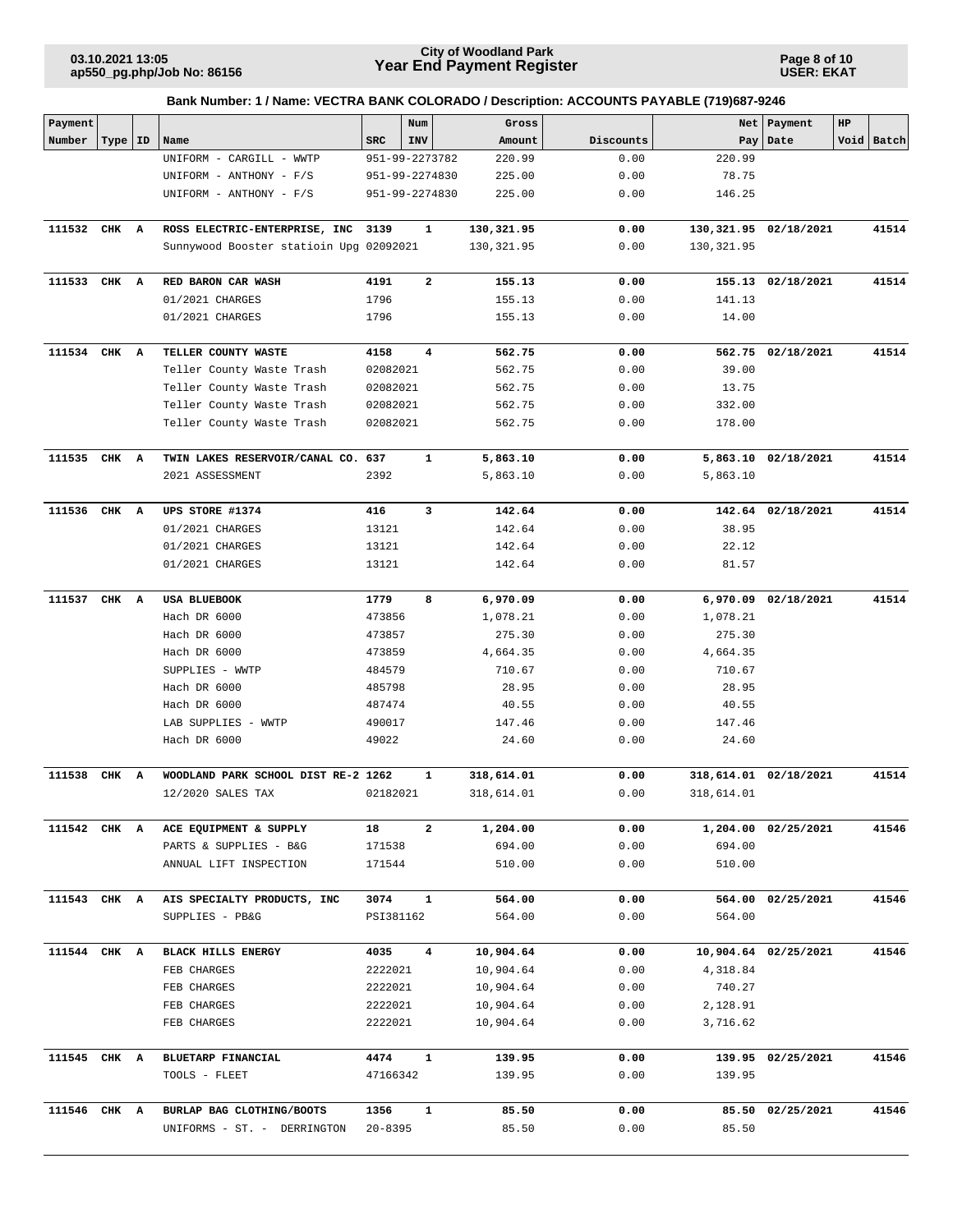**Page 9 of 10 USER: EKAT**

| Bank Number: 1 / Name: VECTRA BANK COLORADO / Description: ACCOUNTS PAYABLE (719)687-9246 |  |  |  |  |  |
|-------------------------------------------------------------------------------------------|--|--|--|--|--|
|                                                                                           |  |  |  |  |  |

| Payment      |           |                              |              | Num                        | Gross    |              | Net      | Payment             | HP |            |
|--------------|-----------|------------------------------|--------------|----------------------------|----------|--------------|----------|---------------------|----|------------|
| Number       | Type   ID | Name                         | <b>SRC</b>   | <b>INV</b>                 | Amount   | Discounts    | Pay      | Date                |    | Void Batch |
| 111547       | CHK A     | CINTAS CORPORATION NO 2      | 4977         | $\overline{\mathbf{2}}$    | 140.10   | 0.00         | 140.10   | 02/25/2021          |    | 41546      |
|              |           | UNIFORM - FLEET              | 4075128688   |                            | 78.30    | 0.00         | 78.30    |                     |    |            |
|              |           | UNIFORM - FLEET              | 4075783965   |                            | 61.80    | 0.00         | 61.80    |                     |    |            |
| 111548       | CHK A     | DANIELS LONG CHEVROLET       | 203          | $\overline{\mathbf{2}}$    | 413.86   | 0.00         |          | 413.86 02/25/2021   |    | 41546      |
|              |           | #31 - REPAIR                 | 632875       |                            | 318.01   | 0.00         | 318.01   |                     |    |            |
|              |           | REPAIR #31                   | 632938       |                            | 95.85    | 0.00         | 95.85    |                     |    |            |
|              |           |                              |              |                            |          |              |          |                     |    |            |
| 111549       | CHK A     | DEEP ROCK                    | 5263         | $\mathbf{1}$               | 71.81    | 0.00         |          | 71.81 02/25/2021    |    | 41546      |
|              |           | DEEP ROCK WATER SUBSCRIPTION |              | 21072370022021             | 71.81    | 0.00         | 71.81    |                     |    |            |
| 111550       | CHK A     | DOCUMART COPIES & PRINTING   | 3252         | 1                          | 60.00    | 0.00         |          | 60.00 02/25/2021    |    | 41546      |
|              |           | BUSINESS CARDS LEDVINA       | 365492       |                            | 60.00    | 0.00         | 60.00    |                     |    |            |
|              |           |                              |              |                            |          |              |          |                     |    |            |
| 111551       | CHK A     | FOXWORTH-GALBRAITH LUMBER CO | 96           | 3                          | 624.38   | 0.00         |          | 624.38 02/25/2021   |    | 41546      |
|              |           | 01/2021 CHARGES              | 1312021      |                            | 624.38   | 0.00         | 414.05   |                     |    |            |
|              |           | 01/2021 CHARGES              | 1312021      |                            | 624.38   | 0.00         | 16.98    |                     |    |            |
|              |           | 01/2021 CHARGES              | 1312021      |                            | 624.38   | 0.00         | 193.35   |                     |    |            |
| 111552 CHK A |           | FRONT RANGE KUBOTA           | 5149         | 1                          | 254.32   | 0.00         |          | 254.32 02/25/2021   |    | 41546      |
|              |           | CUTTING EDGE - B&G           | 12089F       |                            | 254.32   | 0.00         | 254.32   |                     |    |            |
|              |           |                              |              |                            |          |              |          |                     |    |            |
| 111553       | CHK A     | <b>GEMPLER'S</b>             | 4026         | $\mathbf{1}$               | 242.22   | 0.00         |          | 242.22 02/25/2021   |    | 41546      |
|              |           | SAFETY CLOTHNG - STREETS     |              | INV0004461222              | 242.22   | 0.00         | 242.22   |                     |    |            |
| 111554 CHK A |           | IVAN RODRIGUEZ               | 5281         | $\mathbf{1}$               | 95.00    | 0.00         |          | 95.00 02/25/2021    |    | 41546      |
|              |           | TRAINING - WPPD              | 02232021     |                            | 95.00    | 0.00         | 95.00    |                     |    |            |
| 111555       | CHK A     | J.J. KELLER & ASSOC., INC.   | 1715         | 1                          | 127.99   | 0.00         |          | 127.99 02/25/2021   |    | 41546      |
|              |           | CONSTRUCTION EQUIP CHECKLIST | 9105683281   |                            | 127.99   | 0.00         | 127.99   |                     |    |            |
| 111556       | CHK A     | <b>JANEL ROSE CAVILEE</b>    | 5280         | 1                          | 95.00    | 0.00         |          | 95.00 02/25/2021    |    | 41546      |
|              |           | TRAINING - WPPD              | 02232021     |                            | 95.00    | 0.00         | 95.00    |                     |    |            |
|              |           |                              |              |                            |          |              |          |                     |    |            |
| 111557       | CHK A     | L.N. CURTIS & SONS           | 5123         | $\overline{\mathbf{2}}$    | 144.33   | 0.00         |          | 144.33 02/25/2021   |    | 41546      |
|              |           | <b>RESERVE</b>               | INV462330    |                            | 78.99    | 0.00         | 78.99    |                     |    |            |
|              |           | UNIFORM -WPPD                | INV463684    |                            | 65.34    | 0.00         | 65.34    |                     |    |            |
|              |           |                              |              |                            |          |              |          |                     |    |            |
| 111558 CHK A |           | LAWSON PRODUCTS, INC.        | 2935         | $\mathbf{1}$<br>9308206629 | 365.16   | 0.00<br>0.00 | 365.16   | 365.16 02/25/2021   |    | 41546      |
|              |           | NITROLE GLOVES - STREETS     |              |                            | 365.16   |              |          |                     |    |            |
| 111559 CHK A |           | LEWAN & ASSOCIATES, INC.     | 398          | $\mathbf{1}$               | 1,318.79 | 0.00         |          | 1,318.79 02/25/2021 |    | 41546      |
|              |           | 02/21-03/21 USAGE            | IN1211399    |                            | 1,318.79 | 0.00         | 1,318.79 |                     |    |            |
| 111560 CHK A |           | MEBULBS                      | 3794         | $\mathbf{1}$               | 1,559.76 | 0.00         |          | 1,559.76 02/25/2021 |    | 41546      |
|              |           | $LED - B&G$                  |              | 34012945-01                | 1,559.76 | 0.00         | 1,559.76 |                     |    |            |
|              |           |                              |              |                            |          |              |          |                     |    |            |
| 111561 CHK A |           | LINDA & JAMES GOLDSWORTHY    | $\mathbf{1}$ | $\mathbf{1}$               | 35.00    | 0.00         |          | 35.00 02/25/2021    |    | 41546      |
|              |           | UTILITY REFUND               | 2336.02      |                            | 35.00    | 0.00         | 35.00    |                     |    |            |
| 111562 CHK A |           | MICHAEL SZREJTER             | $\mathbf{1}$ | $\mathbf{1}$               | 85.00    | 0.00         |          | 85.00 02/25/2021    |    | 41546      |
|              |           | UTILITY REFUND               | 2615.08      |                            | 85.00    | 0.00         | 85.00    |                     |    |            |
| 111563 CHK A |           | WILLIAM & JOANNA ARNOLD      | $\mathbf{1}$ | $\mathbf{1}$               | 17.05    | 0.00         |          | 17.05 02/25/2021    |    | 41546      |
|              |           | UTILITY REFUND               | 5661.03      |                            | 17.05    | 0.00         | 17.05    |                     |    |            |
|              |           |                              |              |                            |          |              |          |                     |    |            |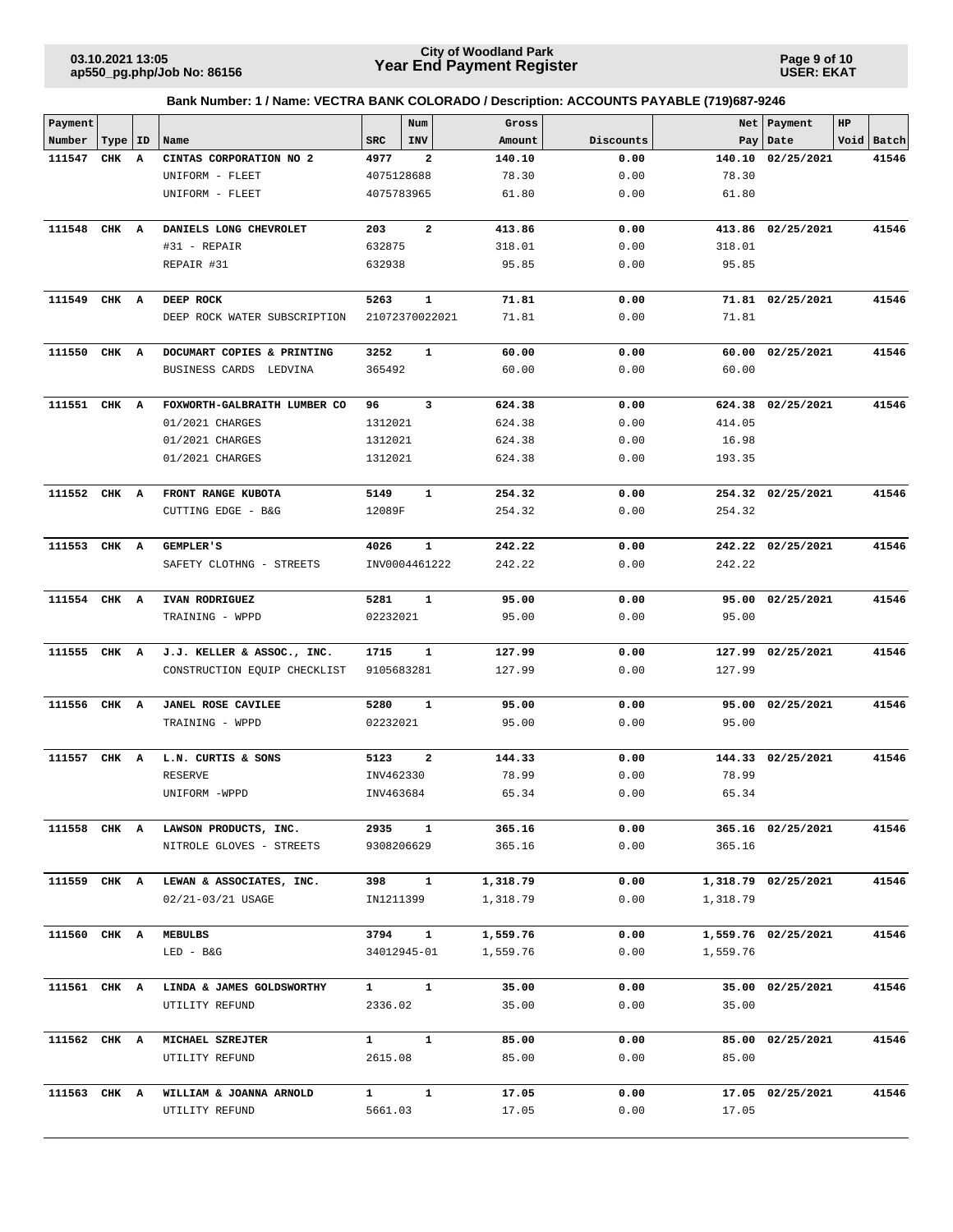**Page 10 of 10 USER: EKAT**

| Payment      |           |              |                                      |              | Num                     | Gross      |           | Net        | Payment                | HP |            |
|--------------|-----------|--------------|--------------------------------------|--------------|-------------------------|------------|-----------|------------|------------------------|----|------------|
| Number       | Type   ID |              | Name                                 | <b>SRC</b>   | INV                     | Amount     | Discounts | Pay        | Date                   |    | Void Batch |
| 111564       | CHK       | $\mathbf{A}$ | <b>JACQUELINE MATE</b>               | $\mathbf{1}$ | $\mathbf 1$             | 191.11     | 0.00      |            | 191.11 02/25/2021      |    | 41546      |
|              |           |              | UTILITY REFUND                       | 678.02       |                         | 191.11     | 0.00      | 191.11     |                        |    |            |
|              |           |              |                                      |              |                         |            |           |            |                        |    |            |
| 111565       | CHK A     |              | MUTUAL OF OMAHA INSURANCE COMP 5128  |              | 1                       | 1,916.94   | 0.00      |            | 1,916.94 02/25/2021    |    | 41546      |
|              |           |              | 03/2021 COVERAGE                     |              | 001176078230            | 1,916.94   | 0.00      | 1,916.94   |                        |    |            |
|              |           |              |                                      |              |                         |            |           |            |                        |    |            |
| 111566       | CHK A     |              | OVERHEAD DOOR CORPORATION            | 5126         | $\mathbf{1}$            | 125.00     | 0.00      | 125.00     | 02/25/2021             |    | 41546      |
|              |           |              | RERPAIR - B&G                        | 18745907     |                         | 125.00     | 0.00      | 125.00     |                        |    |            |
|              |           |              |                                      |              |                         |            |           |            |                        |    |            |
| 111567       | CHK A     |              | <b>SCHUMACHER'S</b>                  | 561          | $\mathbf{1}$            | 74.00      | 0.00      |            | 74.00 02/25/2021       |    | 41546      |
|              |           |              | REPAIR                               | 69000        |                         | 74.00      | 0.00      | 74.00      |                        |    |            |
| 111568       | CHK A     |              | SNO-WHITE LINEN & UNIFORM, INC 581   |              | 1                       | 56.23      | 0.00      |            | 56.23 02/25/2021       |    | 41546      |
|              |           |              | EVENTS EXPENSE - UPCC                | S51539       |                         | 56.23      | 0.00      | 56.23      |                        |    |            |
|              |           |              |                                      |              |                         |            |           |            |                        |    |            |
| 111569       | CHK A     |              | STONE MOTORS, INC DBA KORF CON 5110  |              | $\mathbf{1}$            | 88,821.00  | 0.00      |            | 88,821.00 02/25/2021   |    | 41546      |
|              |           |              | 2020 FORD F550                       | 49920        |                         | 88,821.00  | 0.00      | 88,821.00  |                        |    |            |
| 111570       | CHK A     |              | TELLER COUNTY WASTE                  | 4158         | $\mathbf{1}$            | 350.00     | 0.00      |            | 350.00 02/25/2021      |    | 41546      |
|              |           |              | 02/2021 PORTABLE SERVICE             | 12683        |                         | 350.00     | 0.00      | 350.00     |                        |    |            |
|              |           |              |                                      |              |                         |            |           |            |                        |    |            |
| 111571 CHK A |           |              | THOMAS HOFF & ASSOCIATES             | 4010         | $\mathbf{1}$            | 175.00     | 0.00      |            | 175.00 02/25/2021      |    | 41546      |
|              |           |              | PRE EMPLOYMENT POLYGRAPH             | 06TH369A     |                         | 175.00     | 0.00      | 175.00     |                        |    |            |
|              |           |              |                                      |              |                         |            |           |            |                        |    |            |
| 111572 CHK A |           |              | <b>USA BLUEBOOK</b>                  | 1779         | $\mathbf{1}$            | 24.60      | 0.00      |            | 24.60 02/25/2021       |    | 41546      |
|              |           |              | Hach DR 6000                         | 490222       |                         | 24.60      | 0.00      | 24.60      |                        |    |            |
|              |           |              |                                      |              |                         |            |           |            |                        |    |            |
| 111573 CHK A |           |              | VAHSHOLTZ AUTOMOTIVE                 | 804          | $\mathbf{1}$            | 984.50     | 0.00      |            | 984.50 02/25/2021      |    | 41546      |
|              |           |              | REPAIR #31                           | 01262021     |                         | 984.50     | 0.00      | 984.50     |                        |    |            |
| 111574       | CHK A     |              | WALMART COMMUNITY                    | 668          | 3                       | 566.42     | 0.00      |            | 566.42 02/25/2021      |    | 41546      |
|              |           |              | 01/2021-02/2021 CHARGES              | 21621        |                         | 566.42     | 0.00      | 281.23     |                        |    |            |
|              |           |              | 01/2021-02/2021 CHARGES              | 21621        |                         | 566.42     | 0.00      | 184.61     |                        |    |            |
|              |           |              | 01/2021-02/2021 CHARGES              | 21621        |                         | 566.42     | 0.00      | 100.58     |                        |    |            |
|              |           |              |                                      |              |                         |            |           |            |                        |    |            |
| 111575       | CHK       | A            | WASTE MANAGEMENT WOODLAND PARK 3004  |              | $\mathbf{1}$            | 125.28     | 0.00      | 125.28     | 02/25/2021             |    | 41546      |
|              |           |              | DISPOSAL OF DEER & TILES             |              | 0005912-2517-2          | 125.28     | 0.00      | 125.28     |                        |    |            |
|              |           |              |                                      |              |                         |            |           |            |                        |    |            |
| 111576 CHK A |           |              | WOODLAND HARDWARE & RENTAL           | 2739         | $\overline{\mathbf{2}}$ | 501.01     | 0.00      |            | 501.01 02/25/2021      |    | 41546      |
|              |           |              | 01/2021 CHARGES                      | 1312021      |                         | 501.01     | 0.00      | 406.79     |                        |    |            |
|              |           |              | 01/2021 CHARGES                      | 1312021      |                         | 501.01     | 0.00      | 94.22      |                        |    |            |
| 49           | EFT A     |              | <b>WEX BANK</b>                      | 5187         | $\mathbf{1}$            | 6,275.81   | 0.00      |            | 6,275.81 02/26/2021 HP |    | 41549      |
|              |           |              | WEX JAN 2021                         | 013121       |                         | 6,275.81   | 0.00      | 6,275.81   |                        |    |            |
|              |           |              |                                      |              |                         |            |           |            |                        |    |            |
|              |           |              | REGISTER TOTALS Checks: 155 Voids: 1 |              | 238                     | 820,763.14 | 0.00      | 820,763.14 |                        |    |            |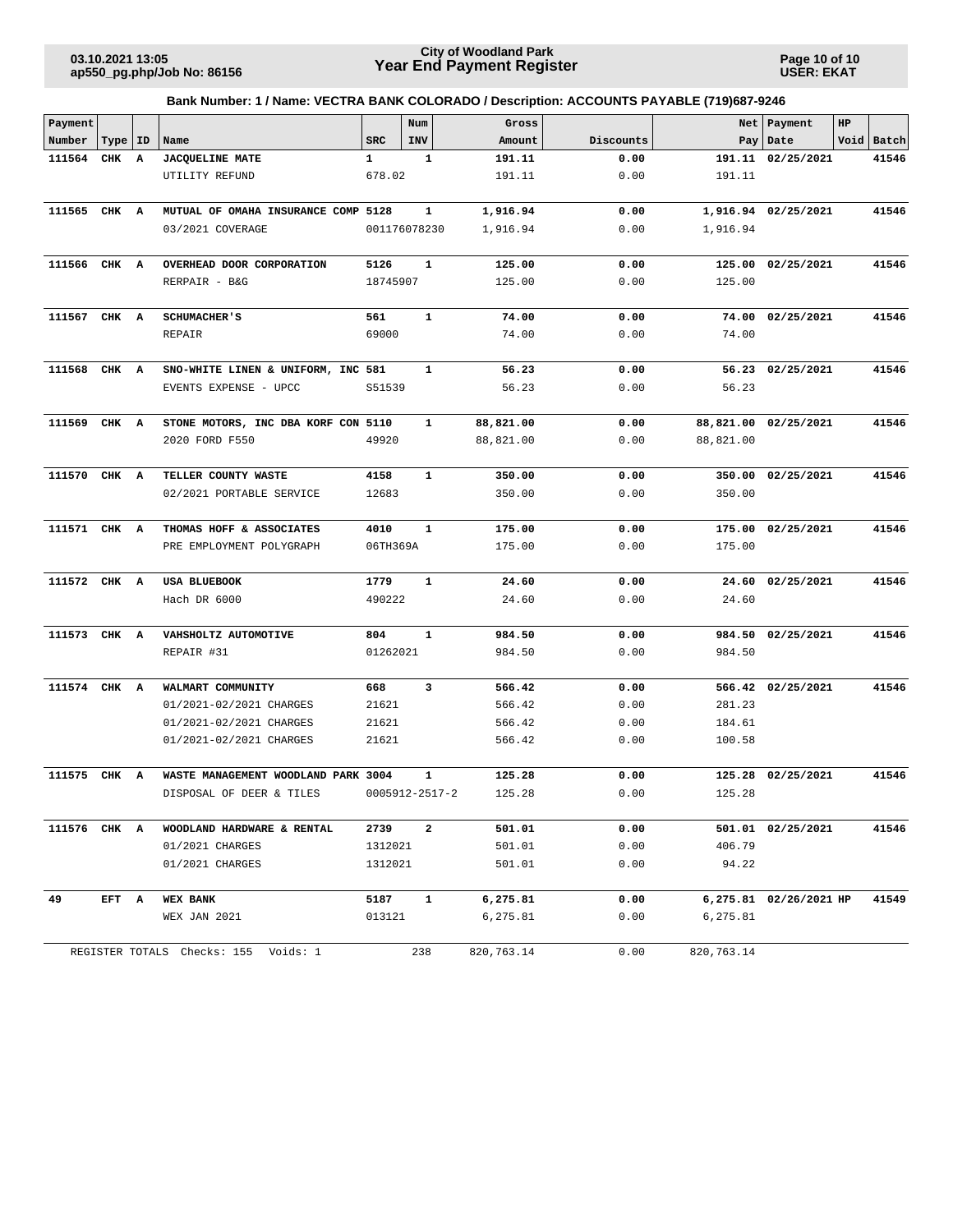**Page 1 of 5 USER: EKAT**

| Payment |            |   |                              |         | Num                     | Gross      |           |            | Net   Payment | HP |            |
|---------|------------|---|------------------------------|---------|-------------------------|------------|-----------|------------|---------------|----|------------|
| Number  | Type   ID  |   | Name                         | SRC     | <b>INV</b>              | Amount     | Discounts |            | Pay   Date    |    | Void Batch |
| 111505  | CHK        | Р | PARK STATE BANK & TRUST      | 487     | 1                       | 3,157.25   | 0.00      | 3,157.25   | 02/12/2021    |    | 41502      |
|         |            |   | HSA EE Con:1788:264:02/06/21 | 1788:87 |                         | 3,157.25   | 0.00      | 3, 157. 25 |               |    |            |
|         |            |   |                              |         |                         |            |           |            |               |    |            |
| 111506  | <b>CHK</b> | P | PARK STATE BANK & TRUST      | 4764    | $\overline{\mathbf{2}}$ | 3,625.09   | 0.00      | 3,625.09   | 02/12/2021    |    | 41502      |
|         |            |   | HSA ID EPB:1788:762:02/06/21 | 1788:88 |                         | 1,125.09   | 0.00      | 1,125.09   |               |    |            |
|         |            |   | HSA FM EPB:1788:763:02/06/21 | 1788:89 |                         | 2,500.00   | 0.00      | 2,500.00   |               |    |            |
|         |            |   |                              |         |                         |            |           |            |               |    |            |
| 111577  | <b>CHK</b> | P | PARK STATE BANK & TRUST      | 487     | 1                       | 3,157.25   | 0.00      | 3,157.25   | 02/26/2021    |    | 41547      |
|         |            |   | HSA EE Con:1793:264:02/20/21 | 1793:64 |                         | 3, 157. 25 | 0.00      | 3, 157. 25 |               |    |            |
|         |            |   |                              |         |                         |            |           |            |               |    |            |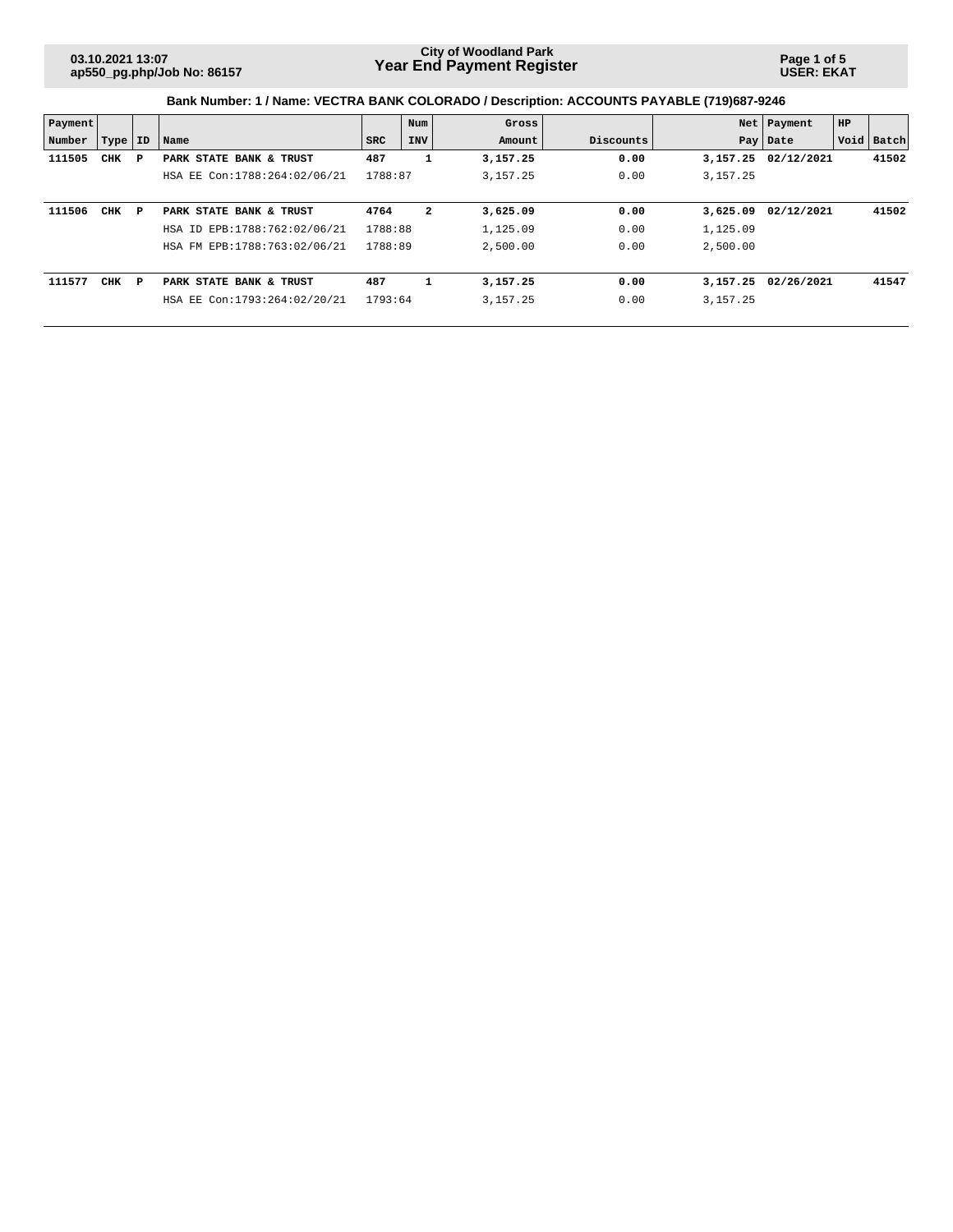**Page 2 of 5 USER: EKAT**

| Payment |            |              |                         |            | Num          | Gross    |           | Net      | Payment              | HP |            |
|---------|------------|--------------|-------------------------|------------|--------------|----------|-----------|----------|----------------------|----|------------|
| Number  | Type   ID  |              | Name                    | <b>SRC</b> | INV          | Amount   | Discounts |          | Pay Date             |    | Void Batch |
| 18666   | CHK        | $\, {\bf P}$ | JOHNAVON J ALLISON      | 1258       | $\mathbf{1}$ | 98.56    | 7.54      |          | 91.02 02/12/2021     |    | 41499      |
| 46191   | <b>NOD</b> | $\mathbf P$  | RUSTY L ANTHONY         | 1275       | $\mathbf{1}$ | 2,753.96 | 984.12    |          | 1,769.84 02/12/2021  |    | 41499      |
| 46192   | <b>NOD</b> | $\mathbf P$  | RICHARD L AVERY IV      | 1293       | $\mathbf{1}$ | 2,532.86 | 558.94    |          | 1,973.92 02/12/2021  |    | 41499      |
| 46193   | <b>NOD</b> | $\mathbf P$  | <b>JUSTIN R BAADE</b>   | 1300       | $\mathbf{1}$ | 1,272.60 | 358.24    |          | 914.36 02/12/2021    |    | 41499      |
| 46194   | <b>NOD</b> | $\mathbf P$  | SARA R BAIRD            | 1331       | $\mathbf{1}$ | 1,355.59 | 352.13    | 1,003.46 | 02/12/2021           |    | 41499      |
| 46195   | <b>NOD</b> | $\mathbf P$  | JEREMY M BARNES         | 1335       | $\mathbf{1}$ | 2,367.40 | 742.77    |          | 1,624.63 02/12/2021  |    | 41499      |
| 46196   | <b>NOD</b> | $\mathbf P$  | JOANNA E BARTKO         | 1339       | $\mathbf{1}$ | 359.95   | 27.53     |          | 332.42 02/12/2021    |    | 41499      |
| 46197   | <b>NOD</b> | $\mathbf P$  | BRIAN BLEDSOE           | 1413       | $\mathbf{1}$ | 1,499.20 | 392.67    |          | 1,106.53 02/12/2021  |    | 41499      |
| 46198   | <b>NOD</b> | $\mathbf P$  | ROBERT L BRAATZ JR      | 1421       | $\mathbf{1}$ | 1,819.26 | 576.11    |          | 1,243.15 02/12/2021  |    | 41499      |
| 46199   | <b>NOD</b> | $\mathbf P$  | TIMOTHY S BRADLEY       | 1425       | $\mathbf{1}$ | 2,262.14 | 515.30    |          | 1,746.84 02/12/2021  |    | 41499      |
| 46200   | <b>NOD</b> | $\mathbf P$  | ROBYN BROWN             | 1452       | $\mathbf{1}$ | 4,047.17 | 1,789.45  |          | 2, 257.72 02/12/2021 |    | 41499      |
| 46201   | <b>NOD</b> | $\mathbf P$  | JUDITH A BUNDY          | 1473       | $\mathbf{1}$ | 1,752.80 | 576.84    | 1,175.96 | 02/12/2021           |    | 41499      |
| 46202   | <b>NOD</b> | $\mathbf P$  | DAVID J BURGESS         | 1472       | $\mathbf{1}$ | 2,003.62 | 580.69    | 1,422.93 | 02/12/2021           |    | 41499      |
| 46203   | <b>NOD</b> | $\mathbf{P}$ | KAREN BURSACK           | 1467       | $\mathbf{1}$ | 925.10   | 190.90    | 734.20   | 02/12/2021           |    | 41499      |
| 46204   | <b>NOD</b> | $\mathbf P$  | <b>JASON Z CALDWELL</b> | 1495       | $\mathbf{1}$ | 1,701.77 | 620.07    | 1,081.70 | 02/12/2021           |    | 41499      |
| 46205   | <b>NOD</b> | $\, {\bf P}$ | SUZANNE M CALVIN-YIM    | 1494       | $\mathbf{1}$ | 274.05   | 20.97     | 253.08   | 02/12/2021           |    | 41499      |
| 46206   | <b>NOD</b> | $\,$ P       | HEATH CARGILL           | 1504       | $\mathbf{1}$ | 1,949.00 | 490.46    |          | 1,458.54 02/12/2021  |    | 41499      |
| 46207   | <b>NOD</b> | $\mathbf P$  | KENNETH J CASE          | 1502       | $\mathbf{1}$ | 2,343.00 | 1,246.15  |          | 1,096.85 02/12/2021  |    | 41499      |
| 46208   | <b>NOD</b> | $\mathbf P$  | <b>JANEL CAVILEE</b>    | 1506       | $\mathbf{1}$ | 2,153.24 | 434.26    | 1,718.98 | 02/12/2021           |    | 41499      |
| 46209   | <b>NOD</b> | $\mathbf P$  | AYDEN J COLLINGE        | 1543       | $\mathbf{1}$ | 163.24   | 13.62     | 149.62   | 02/12/2021           |    | 41499      |
| 46210   | <b>NOD</b> | $\mathbf P$  | KARLA K COLLINS         | 1533       | $\mathbf{1}$ | 1,152.75 | 245.63    | 907.12   | 02/12/2021           |    | 41499      |
| 46211   | <b>NOD</b> | $\mathbf P$  | MICHAEL CORNELL         | 1541       | $\mathbf{1}$ | 1,419.80 | 373.56    |          | 1,046.24 02/12/2021  |    | 41499      |
| 46212   | <b>NOD</b> | $\mathbf P$  | HOPE A COUCH            | 1524       | $\mathbf{1}$ | 2,670.20 | 698.80    | 1,971.40 | 02/12/2021           |    | 41499      |
| 46213   | <b>NOD</b> | $\mathbf P$  | DENA M CURRIN           | 1598       | $\mathbf{1}$ | 2,784.65 | 1,075.33  |          | 1,709.32 02/12/2021  |    | 41499      |
| 46214   | <b>NOD</b> | $\mathbf P$  | MAXIMILIAN G DALTON     | 1978       | $\mathbf{1}$ | 1,663.21 | 444.39    |          | 1,218.82 02/12/2021  |    | 41499      |
| 46215   | <b>NOD</b> | $\mathbf P$  | CHARLES DAVIS           | 1979       | $\mathbf{1}$ | 286.44   | 21.91     |          | 264.53 02/12/2021    |    | 41499      |
| 46216   | <b>NOD</b> | $\mathbf P$  | MILES J DE YOUNG        | 2010       | $\mathbf{1}$ | 4,221.15 | 1,480.86  |          | 2,740.29 02/12/2021  |    | 41499      |
| 46217   | <b>NOD</b> | $\mathbf P$  | MANOLO DEJESUS          | 2011       | $\mathbf{1}$ | 2,037.95 | 428.07    | 1,609.88 | 02/12/2021           |    | 41499      |
| 46218   | <b>NOD</b> | $\mathbf P$  | BRUCE L DERINGTON       | 2025       | $\mathbf{1}$ | 2,262.14 | 581.71    | 1,680.43 | 02/12/2021           |    | 41499      |
| 46219   | <b>NOD</b> | $\mathbf P$  | TARYN DIMARITI          | 2056       | $\mathbf{1}$ | 1,585.85 | 376.67    | 1,209.18 | 02/12/2021           |    | 41499      |
| 46220   | <b>NOD</b> | $\mathbf P$  | HUNTER S DRUMMOND       | 2151       | $\mathbf{1}$ | 53.21    | 4.07      |          | 49.14 02/12/2021     |    | 41499      |
| 46221   | <b>NOD</b> | $\mathbf P$  | TINA M EDWARDS          | 2184       | $\mathbf{1}$ | 2,663.95 | 890.51    |          | 1,773.44 02/12/2021  |    | 41499      |
| 46222   | <b>NOD</b> | $\mathbf P$  | LUCAS J ELLSWORTH       | 2194       | $\mathbf{1}$ | 1,702.58 | 578.13    |          | 1, 124.45 02/12/2021 |    | 41499      |
| 46223   | <b>NOD</b> | $\mathbf P$  | NICOLE S EVANS          | 2465       | $\mathbf{1}$ | 1,365.71 | 419.88    |          | 945.83 02/12/2021    |    | 41499      |
| 46224   | <b>NOD</b> | $\mathbf P$  | SHANNON D EVERHART      | 2470       | $\mathbf{1}$ | 2,262.14 | 527.18    |          | 1,734.96 02/12/2021  |    | 41499      |
| 46225   | <b>NOD</b> | $\mathbf{P}$ | ROBERT FELTS            | 2536       | $\mathbf{1}$ | 2,557.85 | 824.99    |          | 1,732.86 02/12/2021  |    | 41499      |
| 46226   | <b>NOD</b> | $\mathbf P$  | CHAD FORSETT            | 2667       | $\mathbf{1}$ | 1,995.27 | 551.48    |          | 1,443.79 02/12/2021  |    | 41499      |
| 46227   | NOD P      |              | RYAN J GALBREATH        | 2989       | $\mathbf{1}$ | 0.00     | 0.00      |          | $0.00$ $02/12/2021$  |    | 41499      |
| 46228   | NOD        | $\mathbb{P}$ | BARRY GAMBLIN           | 3001       | $\mathbf{1}$ | 458.16   | 49.04     |          | 409.12 02/12/2021    |    | 41499      |
| 46229   | NOD        | $\mathbb{P}$ | GEFFREY V GIDDENS       | 3025       | $\mathbf{1}$ | 1,348.03 | 384.61    |          | 963.42 02/12/2021    |    | 41499      |
| 46230   | NOD        | $\mathbb{P}$ | ESPERANZA GIPSON        | 3067       | $\mathbf{1}$ | 308.00   | 46.17     |          | 261.83 02/12/2021    |    | 41499      |
| 46231   | NOD        | $\mathbb{P}$ | LAVANA HAHS             | 3379       | $\mathbf{1}$ | 43.12    | 6.32      |          | 36.80 02/12/2021     |    | 41499      |
| 46232   | NOD        | $\mathbb{P}$ | ANDREW HEINTZELMAN      | 3367       | $\mathbf{1}$ | 1,486.25 | 479.80    |          | 1,006.45 02/12/2021  |    | 41499      |
| 46233   | NOD        | $\mathbf P$  | BEVERLY A HODGES        | 4425       | $\mathbf{1}$ | 1,896.36 | 560.86    |          | 1,335.50 02/12/2021  |    | 41499      |
| 46234   | NOD        | $\mathbb{P}$ | RYAN P HOLZWARTH        | 3434       | $\mathbf{1}$ | 3,248.86 | 1,227.54  |          | 2,021.32 02/12/2021  |    | 41499      |
| 46235   | NOD        | $\mathbf P$  | CHRISTINE A HUBER       | 3600       | $\mathbf{1}$ | 1,639.26 | 534.27    |          | 1,104.99 02/12/2021  |    | 41499      |
| 46236   | NOD        | $\mathbb P$  | DOROTHY E HUBER         | 3601       | $\mathbf{1}$ | 2,616.30 | 983.36    |          | 1,632.94 02/12/2021  |    | 41499      |
| 46237   | NOD        | $\mathbf P$  | LISA A IVEY             | 3805       | $\mathbf{1}$ | 1,701.94 | 361.50    |          | 1,340.44 02/12/2021  |    | 41499      |
| 46238   | NOD        | $\mathbb P$  | MARY J JACKSON          | 3897       | $\mathbf{1}$ | 1,238.67 | 291.88    |          | 946.79 02/12/2021    |    | 41499      |
| 46239   | NOD        | $\mathbb{P}$ | AMY K JACOB             | 3885       | $\mathbf{1}$ | 2,203.06 | 907.89    |          | 1,295.17 02/12/2021  |    | 41499      |
| 46240   | NOD        | $\mathbb{P}$ | DOMINIC JACOBSON        | 3886       | $\mathbf{1}$ | 21.56    | 1.65      |          | 19.91 02/12/2021     |    | 41499      |
| 46241   | NOD        | $\mathbb{P}$ | GRACE JOHNSON           | 3969       | $\mathbf{1}$ | 1,694.40 | 420.77    |          | 1,273.63 02/12/2021  |    | 41499      |
| 46242   | NOD        | $\mathbf P$  | EMILY KATSIMPALIS       | 3989       | $\mathbf{1}$ | 3,577.32 | 1,134.81  |          | 2,442.51 02/12/2021  |    | 41499      |
| 46243   | NOD        | $\mathbb{P}$ | CYNTHIA K KEATING       | 4200       | $\mathbf{1}$ | 3,577.32 | 1,346.65  |          | 2,230.67 02/12/2021  |    | 41499      |
| 46244   | NOD        | $\mathbf P$  | KAIDEN KENYON           | 4208       | $\mathbf{1}$ | 295.68   | 43.00     |          | 252.68 02/12/2021    |    | 41499      |
| 46245   | NOD        | $\mathbf{P}$ | MICHAEL LAWSON          | 5064       | 1            | 4,422.92 | 1,274.12  |          | 3,148.80 02/12/2021  |    | 41499      |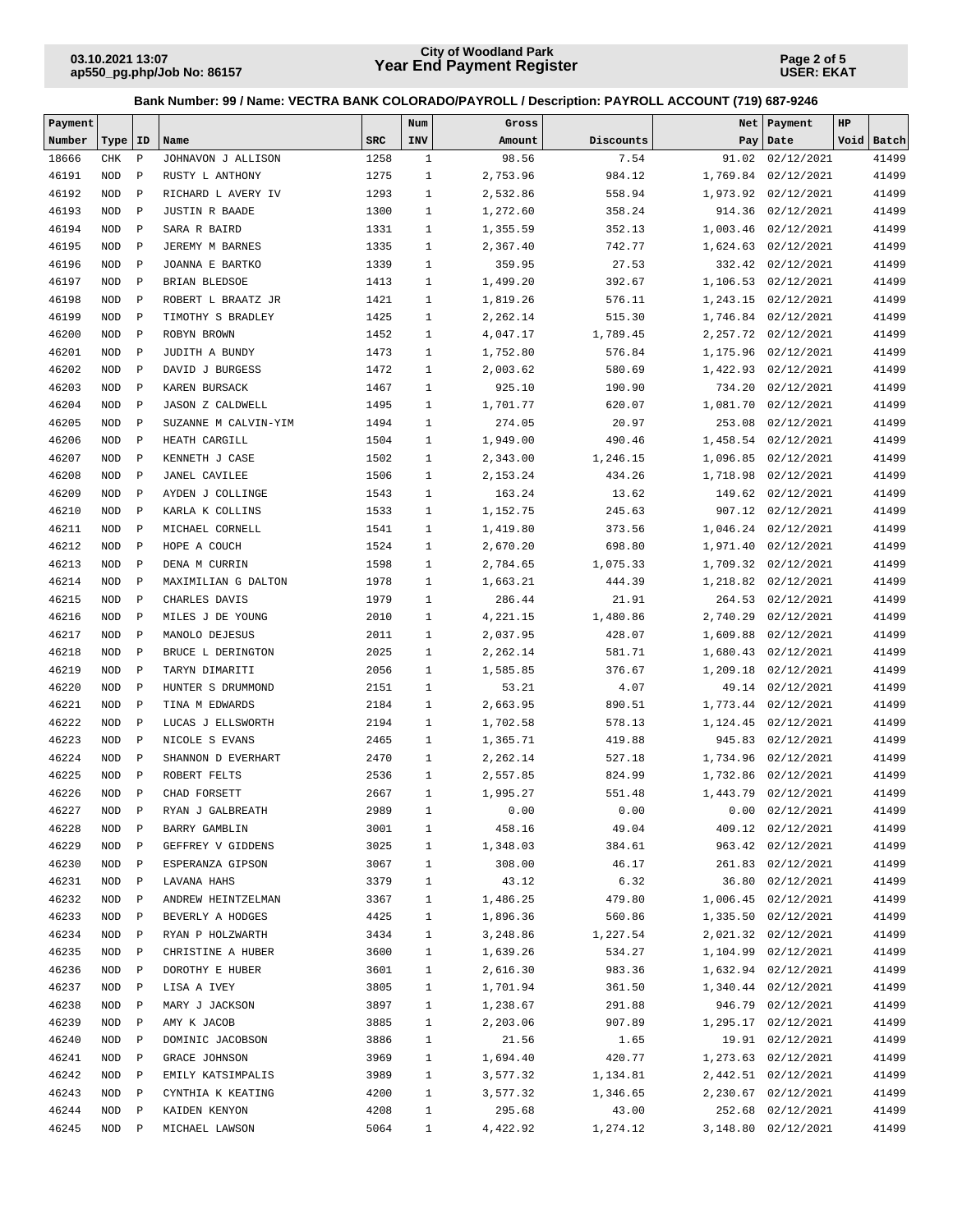**Page 3 of 5 USER: EKAT**

| Payment |            |              |                        |            | Num          | Gross    |           |          | Net   Payment       | HP |            |
|---------|------------|--------------|------------------------|------------|--------------|----------|-----------|----------|---------------------|----|------------|
| Number  | Type       | סב           | Name                   | <b>SRC</b> | INV          | Amount   | Discounts |          | Pay   Date          |    | Void Batch |
| 46246   | <b>NOD</b> | $\mathbf P$  | SUZANNE LECLERCQ       | 4699       | $\mathbf{1}$ | 3,577.32 | 2,094.27  |          | 1,483.05 02/12/2021 |    | 41499      |
| 46247   | <b>NOD</b> | $\mathbf{P}$ | COURTNEY C LEDVINA     | 8475       | $1\,$        | 2,441.60 | 551.13    | 1,890.47 | 02/12/2021          |    | 41499      |
| 46248   | <b>NOD</b> | $\mathbf P$  | JENNIFER LEHTINEN      | 4703       | $\mathbf{1}$ | 1,547.20 | 471.24    | 1,075.96 | 02/12/2021          |    | 41499      |
| 46249   | <b>NOD</b> | $\mathbf P$  | ANDREW A LEIBBRAND     | 4702       | $\mathbf{1}$ | 3,248.86 | 820.84    | 2,428.02 | 02/12/2021          |    | 41499      |
| 46250   | <b>NOD</b> | $\mathbf P$  | ROBIN D LINDBERG       | 4790       | $\mathbf{1}$ | 1,983.88 | 551.19    | 1,432.69 | 02/12/2021          |    | 41499      |
| 46251   | <b>NOD</b> | $\mathbf P$  | ROBERT G LUCE          | 4855       | $\mathbf{1}$ | 256.80   | 19.64     | 237.16   | 02/12/2021          |    | 41499      |
| 46252   | <b>NOD</b> | $\mathbf P$  | MARK W MACKEL          | 5010       | $\mathbf{1}$ | 2,996.80 | 1,251.93  | 1,744.87 | 02/12/2021          |    | 41499      |
| 46253   | <b>NOD</b> | $\mathbf P$  | ELIZABETH A MCCLINTOCK | 5044       | $\mathbf{1}$ | 423.51   | 32.40     |          | 391.11 02/12/2021   |    | 41499      |
| 46254   | <b>NOD</b> | $\mathbf P$  | DAVID MCCORMICK        | 5043       | $\mathbf{1}$ | 336.06   | 42.89     | 293.17   | 02/12/2021          |    | 41499      |
| 46255   | <b>NOD</b> | $\mathbf P$  | KANDY L MCDANIEL       | 5055       | $\mathbf{1}$ | 1,547.17 | 523.66    | 1,023.51 | 02/12/2021          |    | 41499      |
| 46256   | <b>NOD</b> | $\mathbf P$  | MICHAEL G MCDANIEL     | 5056       | $\mathbf{1}$ | 3,125.06 | 906.47    | 2,218.59 | 02/12/2021          |    | 41499      |
| 46257   | <b>NOD</b> | $\mathbf P$  | KENNETH J MERENDA      | 5158       | $\mathbf{1}$ | 87.36    | 6.68      | 80.68    | 02/12/2021          |    | 41499      |
| 46258   | <b>NOD</b> | $\mathbf{P}$ | <b>JASON E MEYERS</b>  | 5160       | $\mathbf{1}$ | 4,713.66 | 1,494.61  | 3,219.05 | 02/12/2021          |    | 41499      |
| 46259   | <b>NOD</b> | $\mathbf P$  | CHAD M MILDBRANDT      | 5172       | $\mathbf{1}$ | 387.36   | 73.64     | 313.72   | 02/12/2021          |    | 41499      |
| 46260   | <b>NOD</b> | $\mathbf P$  | SARAH MINTON           | 5163       | $\mathbf{1}$ | 1,236.80 | 332.64    | 904.16   | 02/12/2021          |    | 41499      |
| 46261   | <b>NOD</b> | $\, {\bf P}$ | CHRIS E MOORE          | 5200       | $\mathbf{1}$ | 589.63   | 85.34     | 504.29   | 02/12/2021          |    | 41499      |
| 46262   | <b>NOD</b> | $\mathbf P$  | LAWRENCE W NORQUIST    | 5606       | $\mathbf{1}$ | 1,995.65 | 551.60    | 1,444.05 | 02/12/2021          |    | 41499      |
| 46263   | <b>NOD</b> | $\mathbf{P}$ | ALEXANDER OFFUTT       | 5690       | $\mathbf{1}$ | 1,451.25 | 371.44    |          | 1,079.81 02/12/2021 |    | 41499      |
| 46264   | <b>NOD</b> | $\mathbf P$  | RYAN OLSON             | 5711       | $\mathbf{1}$ | 43.12    | 3.30      |          | 39.82 02/12/2021    |    | 41499      |
| 46265   | <b>NOD</b> | $\mathbf P$  | LORETTA PELLEGRINO     | 6190       | $\mathbf{1}$ | 2,907.80 | 817.65    | 2,090.15 | 02/12/2021          |    | 41499      |
| 46266   | <b>NOD</b> | $\mathbf P$  | PHILIP K PYLES         | 6700       | $\mathbf{1}$ | 2,340.49 | 677.85    |          | 1,662.64 02/12/2021 |    | 41499      |
| 46267   | <b>NOD</b> | $\mathbf P$  | LEVENTE RACZ           | 6719       | $\mathbf{1}$ | 1,909.06 | 666.44    |          | 1,242.62 02/12/2021 |    | 41499      |
| 46268   | <b>NOD</b> | $\mathbf P$  | JOSEF P RICHARDSON     | 6782       | $\mathbf{1}$ | 797.88   | 544.43    | 253.45   | 02/12/2021          |    | 41499      |
| 46269   | <b>NOD</b> | $\mathbf P$  | SALLY W RILEY          | 6800       | $\mathbf{1}$ | 3,832.10 | 1,356.55  |          | 2,475.55 02/12/2021 |    | 41499      |
| 46270   | <b>NOD</b> | $\mathbf P$  | <b>JASMINE RIVAS</b>   | 6877       | $\mathbf{1}$ | 1,674.20 | 435.06    |          | 1,239.14 02/12/2021 |    | 41499      |
| 46271   | <b>NOD</b> | $\mathbf P$  | IVAN RODRIGUEZ         | 3372       | $\mathbf{1}$ | 2,196.50 | 564.38    |          | 1,632.12 02/12/2021 |    | 41499      |
| 46272   | <b>NOD</b> | $\mathbf P$  | CRYSTAL ROE            | 6906       | $\mathbf{1}$ | 2,243.84 | 549.98    |          | 1,693.86 02/12/2021 |    | 41499      |
| 46273   | <b>NOD</b> | $\mathbf P$  | MITCHELL L ROTH        | 6903       | $\mathbf{1}$ | 1,683.20 | 509.71    | 1,173.49 | 02/12/2021          |    | 41499      |
| 46274   | <b>NOD</b> | $\mathbf{P}$ | KEITH W RUCKER         | 6910       | $\mathbf{1}$ | 166.32   | 12.72     | 153.60   | 02/12/2021          |    | 41499      |
| 46275   | <b>NOD</b> | $\mathbf P$  | ALLY RUSSO             | 6966       | $\mathbf{1}$ | 261.80   | 20.03     | 241.77   | 02/12/2021          |    | 41499      |
| 46276   | <b>NOD</b> | $\mathbf{P}$ | JEFFREY SANCHEZ        | 6974       | $\mathbf{1}$ | 2,518.91 | 1,000.79  | 1,518.12 | 02/12/2021          |    | 41499      |
| 46277   | <b>NOD</b> | $\mathbf P$  | DAVID J SAUER          | 6988       | $\mathbf{1}$ | 2,301.53 | 930.14    | 1,371.39 | 02/12/2021          |    | 41499      |
| 46278   | <b>NOD</b> | $\mathbf P$  | KELLY A SIMPKINS       | 7193       | $\mathbf{1}$ | 2,059.77 | 990.37    | 1,069.40 | 02/12/2021          |    | 41499      |
| 46279   | <b>NOD</b> | $\mathbf P$  | DORIE D SLAUGHTER      | 7198       | $\mathbf{1}$ | 850.80   | 253.25    | 597.55   | 02/12/2021          |    | 41499      |
| 46280   | <b>NOD</b> | $\mathbf P$  | JOHN M SOCZEK          | 7227       | $\mathbf{1}$ | 2,262.14 | 788.39    |          | 1,473.75 02/12/2021 |    | 41499      |
| 46281   | <b>NOD</b> | $\mathbf{P}$ | RYAN M SQUIRES         | 7276       | $\mathbf{1}$ | 2,187.84 | 541.30    |          | 1,646.54 02/12/2021 |    | 41499      |
| 46282   | <b>NOD</b> | $\mathbf P$  | LUKE STEINER           | 7340       | $\mathbf{1}$ | 104.72   | 8.01      |          | 96.71 02/12/2021    |    | 41499      |
| 46283   | NOD P      |              | DANIEL L STOVER        | 7430       | $\mathbf{1}$ | 3,177.58 | 1,180.55  |          | 1,997.03 02/12/2021 |    | 41499      |
| 46284   | NOD P      |              | KYLE D STROM           | 7447       | $\mathbf{1}$ | 1,996.00 | 566.47    |          | 1,429.53 02/12/2021 |    | 41499      |
| 46285   | NOD P      |              | JENNIFER K TOBIAS      | 4205       | $\mathbf{1}$ | 2,262.14 | 868.85    |          | 1,393.29 02/12/2021 |    | 41499      |
| 46286   | NOD        | $\mathbb{P}$ | DARREN TRAYLOR RIVERA  | 7766       | $\mathbf{1}$ | 2,150.86 | 708.99    |          | 1,441.87 02/12/2021 |    | 41499      |
| 46287   | NOD        | $\mathbb{P}$ | KRISTOFER L TROEGER    | 7777       | $\mathbf{1}$ | 1,762.28 | 571.71    |          | 1,190.57 02/12/2021 |    | 41499      |
| 46288   | NOD        | $\mathbb{P}$ | STEVEN E VARNER        | 8316       | 1            | 2,437.14 | 543.34    |          | 1,893.80 02/12/2021 |    | 41499      |
| 46289   | NOD        | $\mathbb{P}$ | ERIKA D VIDA           | 8355       | $\mathbf{1}$ | 2,198.04 | 664.27    |          | 1,533.77 02/12/2021 |    | 41499      |
| 46290   | NOD        | $\mathbb{P}$ | JOE WAGNER             | 8597       | $\mathbf{1}$ | 1,451.25 | 254.58    |          | 1,196.67 02/12/2021 |    | 41499      |
| 46291   | NOD        | $\mathbb{P}$ | LAWRENCE E WATTERS     | 8600       | $\mathbf{1}$ | 3,607.52 | 1,270.55  |          | 2,336.97 02/12/2021 |    | 41499      |
| 46292   | NOD        | $\mathbb{P}$ | LAINE M WILBERDING     | 8743       | $\mathbf{1}$ | 843.05   | 215.12    |          | 627.93 02/12/2021   |    | 41499      |
| 46293   | NOD        | $\mathbb{P}$ | HARRY H WILEY IV       | 8744       | $\mathbf{1}$ | 4,221.15 | 1,884.04  |          | 2,337.11 02/12/2021 |    | 41499      |
| 46294   | NOD        | $\mathbb{P}$ | AMY C WOLIN            | 8800       | $\mathbf{1}$ | 42.70    | 3.26      |          | 39.44 02/12/2021    |    | 41499      |
| 46295   | NOD P      |              | MATT ZIMMERMAN         | 9020       | $\mathbf{1}$ | 1,348.03 | 346.16    |          | 1,001.87 02/12/2021 |    | 41499      |
| 18667   | CHK        | $\mathbb{P}$ | JOHNAVON J ALLISON     | 1258       | $\mathbf{1}$ | 120.12   | 9.18      |          | 110.94 02/26/2021   |    | 41544      |
| 18668   | CHK P      |              | BRIANNA BARRETT        | 1336       | $\mathbf{1}$ | 1,909.60 | 253.46    |          | 1,656.14 02/26/2021 |    | 41544      |
| 46296   | NOD P      |              | RUSTY L ANTHONY        | 1275       | $\mathbf{1}$ | 2,657.90 | 961.25    |          | 1,696.65 02/26/2021 |    | 41544      |
| 46297   | NOD P      |              | RICHARD L AVERY IV     | 1293       | $\mathbf{1}$ | 2,601.53 | 572.18    |          | 2,029.35 02/26/2021 |    | 41544      |
| 46298   | NOD        | $\mathbb{P}$ | JUSTIN R BAADE         | 1300       | $\mathbf{1}$ | 1,283.24 | 359.57    |          | 923.67 02/26/2021   |    | 41544      |
| 46299   | NOD P      |              | SARA R BAIRD           | 1331       | $\mathbf{1}$ | 1,692.31 | 447.13    |          | 1,245.18 02/26/2021 |    | 41544      |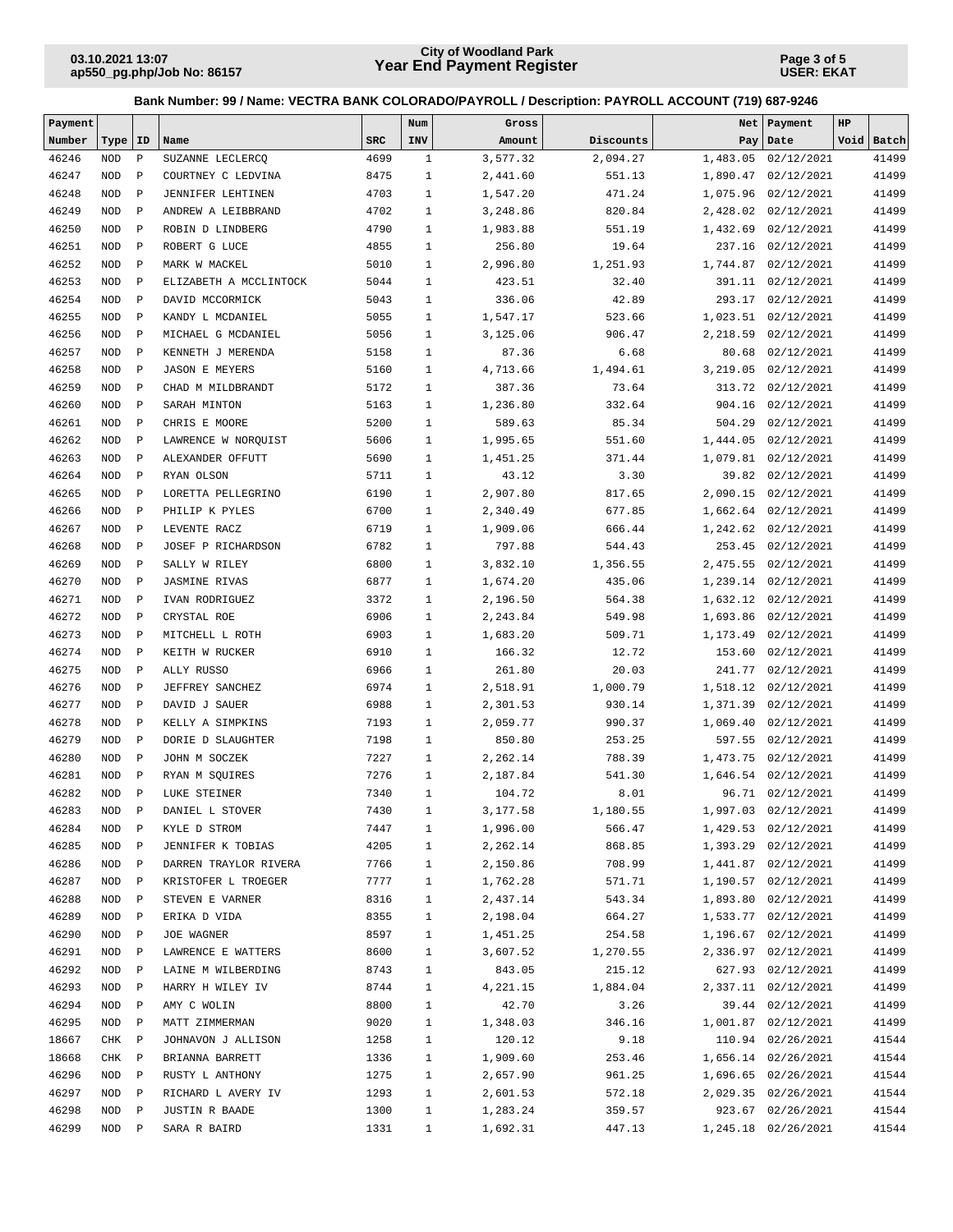**Page 4 of 5 USER: EKAT**

| Payment |            |              |                         |            | Num          | Gross    |           |          | Net   Payment        | HP |            |
|---------|------------|--------------|-------------------------|------------|--------------|----------|-----------|----------|----------------------|----|------------|
| Number  | Type       | ID           | Name                    | <b>SRC</b> | INV          | Amount   | Discounts |          | Pay   Date           |    | Void Batch |
| 46300   | <b>NOD</b> | $\, {\bf P}$ | JEREMY M BARNES         | 1335       | $\mathbf{1}$ | 2,192.40 | 682.88    |          | 1,509.52 02/26/2021  |    | 41544      |
| 46301   | <b>NOD</b> | $\mathbf{P}$ | JOANNA E BARTKO         | 1339       | $\mathbf{1}$ | 488.28   | 37.36     | 450.92   | 02/26/2021           |    | 41544      |
| 46302   | <b>NOD</b> | $\mathbf{P}$ | BRIAN BLEDSOE           | 1413       | $\mathbf{1}$ | 1,499.20 | 392.67    |          | 1,106.53 02/26/2021  |    | 41544      |
| 46303   | <b>NOD</b> | $\, {\bf P}$ | ROBERT L BRAATZ JR      | 1421       | $\mathbf{1}$ | 1,819.26 | 576.13    | 1,243.13 | 02/26/2021           |    | 41544      |
| 46304   | <b>NOD</b> | $\, {\bf P}$ | TIMOTHY S BRADLEY       | 1425       | $\mathbf{1}$ | 2,262.14 | 515.31    | 1,746.83 | 02/26/2021           |    | 41544      |
| 46305   | <b>NOD</b> | $\, {\bf P}$ | KAITLYN K BROWN         | 5018       | $\mathbf{1}$ | 84.88    | 6.49      |          | 78.39 02/26/2021     |    | 41544      |
| 46306   | <b>NOD</b> | $\, {\bf P}$ | ROBYN BROWN             | 1452       | $\mathbf{1}$ | 4,047.17 | 1,789.43  |          | 2, 257.74 02/26/2021 |    | 41544      |
| 46307   | <b>NOD</b> | $\, {\bf P}$ | JUDITH A BUNDY          | 1473       | $\mathbf{1}$ | 1,752.80 | 576.84    |          | 1,175.96 02/26/2021  |    | 41544      |
| 46308   | <b>NOD</b> | $\mathbf{P}$ | DAVID J BURGESS         | 1472       | $\mathbf{1}$ | 2,003.62 | 580.69    |          | 1,422.93 02/26/2021  |    | 41544      |
| 46309   | <b>NOD</b> | $\, {\bf P}$ | KAREN BURSACK           | 1467       | $\mathbf{1}$ | 925.10   | 190.90    | 734.20   | 02/26/2021           |    | 41544      |
| 46310   | <b>NOD</b> | $\mathbf{P}$ | <b>JASON Z CALDWELL</b> | 1495       | $\mathbf{1}$ | 1,701.77 | 620.07    | 1,081.70 | 02/26/2021           |    | 41544      |
| 46311   | <b>NOD</b> | $\, {\bf P}$ | SUZANNE M CALVIN-YIM    | 1494       | $\mathbf{1}$ | 228.38   | 17.47     |          | 210.91 02/26/2021    |    | 41544      |
| 46312   | <b>NOD</b> | $\, {\bf P}$ | HEATH CARGILL           | 1504       | $\mathbf{1}$ | 1,649.00 | 390.48    |          | 1,258.52 02/26/2021  |    | 41544      |
| 46313   | <b>NOD</b> | $\, {\bf P}$ | KENNETH J CASE          | 1502       | $\mathbf{1}$ | 2,343.00 | 1,246.15  | 1,096.85 | 02/26/2021           |    | 41544      |
| 46314   | <b>NOD</b> | $\, {\bf P}$ | JANEL CAVILEE           | 1506       | $\mathbf{1}$ | 1,978.24 | 402.73    |          | 1,575.51 02/26/2021  |    | 41544      |
| 46315   | <b>NOD</b> | $\, {\bf P}$ | AYDEN J COLLINGE        | 1543       | $\mathbf{1}$ | 227.92   | 28.03     | 199.89   | 02/26/2021           |    | 41544      |
| 46316   | <b>NOD</b> | $\, {\bf P}$ | KARLA K COLLINS         | 1533       | $\mathbf{1}$ | 1,272.00 | 275.07    | 996.93   | 02/26/2021           |    | 41544      |
| 46317   | <b>NOD</b> | $\, {\bf P}$ | MICHAEL CORNELL         | 1541       | $\mathbf{1}$ | 1,336.06 | 353.09    | 982.97   | 02/26/2021           |    | 41544      |
| 46318   | <b>NOD</b> | $\, {\bf P}$ | HOPE A COUCH            | 1524       | $\mathbf{1}$ | 2,647.31 | 694.72    | 1,952.59 | 02/26/2021           |    | 41544      |
| 46319   | <b>NOD</b> | $\, {\bf P}$ | DENA M CURRIN           | 1598       | $\mathbf{1}$ | 2,670.20 | 1,025.28  | 1,644.92 | 02/26/2021           |    | 41544      |
| 46320   | <b>NOD</b> | $\, {\bf P}$ | MAXIMILIAN G DALTON     | 1978       | $\mathbf{1}$ | 1,701.89 | 445.47    |          | 1,256.42 02/26/2021  |    | 41544      |
| 46321   | <b>NOD</b> | $\mathbf{P}$ | CHARLES DAVIS           | 1979       | $\mathbf{1}$ | 187.88   | 14.37     |          | 173.51 02/26/2021    |    | 41544      |
| 46322   | <b>NOD</b> | $\, {\bf P}$ | MILES J DE YOUNG        | 2010       | $\mathbf{1}$ | 4,221.15 | 1,480.86  | 2,740.29 | 02/26/2021           |    | 41544      |
| 46323   | <b>NOD</b> | $\, {\bf P}$ | MANOLO DEJESUS          | 2011       | $\mathbf{1}$ | 2,037.95 | 428.08    |          | 1,609.87 02/26/2021  |    | 41544      |
| 46324   | <b>NOD</b> | $\, {\bf P}$ | BRUCE L DERINGTON       | 2025       | $\mathbf{1}$ | 2,262.14 | 579.94    | 1,682.20 | 02/26/2021           |    | 41544      |
| 46325   | <b>NOD</b> | $\, {\bf P}$ | TARYN DIMARITI          | 2056       | $\mathbf{1}$ | 1,547.17 | 366.38    | 1,180.79 | 02/26/2021           |    | 41544      |
| 46326   | <b>NOD</b> | $\, {\bf P}$ | TINA M EDWARDS          | 2184       | $\mathbf{1}$ | 2,663.95 | 890.52    |          | 1,773.43 02/26/2021  |    | 41544      |
| 46327   | <b>NOD</b> | $\, {\bf P}$ | LUCAS J ELLSWORTH       | 2194       | $\mathbf{1}$ | 2,089.80 | 688.24    |          | 1,401.56 02/26/2021  |    | 41544      |
| 46328   | <b>NOD</b> | $\mathbf{P}$ | NICOLE S EVANS          | 2465       | $\mathbf{1}$ | 1,365.71 | 419.88    | 945.83   | 02/26/2021           |    | 41544      |
| 46329   | <b>NOD</b> | $\mathbf{P}$ | SHANNON D EVERHART      | 2470       | $\mathbf{1}$ | 2,262.14 | 527.18    | 1,734.96 | 02/26/2021           |    | 41544      |
| 46330   | <b>NOD</b> | $\mathbf{P}$ | ROBERT FELTS            | 2536       | $\mathbf{1}$ | 2,382.85 | 782.61    |          | 1,600.24 02/26/2021  |    | 41544      |
| 46331   | <b>NOD</b> | $\, {\bf P}$ | CHAD FORSETT            | 2667       | $\mathbf{1}$ | 1,995.27 | 551.46    |          | 1,443.81 02/26/2021  |    | 41544      |
| 46332   | <b>NOD</b> | $\,$ P       | RYAN J GALBREATH        | 2989       | $\mathbf{1}$ | 0.00     | 0.00      | 0.00     | 02/26/2021           |    | 41544      |
| 46333   | <b>NOD</b> | $\, {\bf P}$ | <b>BARRY GAMBLIN</b>    | 3001       | $\mathbf{1}$ | 458.16   | 49.05     | 409.11   | 02/26/2021           |    | 41544      |
| 46334   | <b>NOD</b> | $\,$ P       | GEFFREY V GIDDENS       | 3025       | $\mathbf{1}$ | 1,276.25 | 366.51    |          | 909.74 02/26/2021    |    | 41544      |
| 46335   | <b>NOD</b> | $\mathbf{P}$ | ESPERANZA GIPSON        | 3067       | $\mathbf{1}$ | 249.61   | 32.86     | 216.75   | 02/26/2021           |    | 41544      |
| 46336   | <b>NOD</b> | $\, {\bf P}$ | LAVANA HAHS             | 3379       | $\mathbf{1}$ | 150.92   | 22.10     |          | 128.82 02/26/2021    |    | 41544      |
| 46337   | NOD P      |              | ANDREW HEINTZELMAN      | 3367       | $\mathbf{1}$ | 1,895.29 | 580.71    |          | 1,314.58 02/26/2021  |    | 41544      |
| 46338   | NOD        | $\mathbb{P}$ | BEVERLY A HODGES        | 4425       | $\mathbf{1}$ | 1,896.36 | 560.87    |          | 1,335.49 02/26/2021  |    | 41544      |
| 46339   | NOD        | $\mathbb{P}$ | RYAN P HOLZWARTH        | 3434       | $\mathbf{1}$ | 3,248.86 | 1,227.54  |          | 2,021.32 02/26/2021  |    | 41544      |
| 46340   | NOD        | $\mathbb{P}$ | CHRISTINE A HUBER       | 3600       | $\mathbf{1}$ | 1,580.00 | 517.02    |          | 1,062.98 02/26/2021  |    | 41544      |
| 46341   | NOD        | $\mathbb{P}$ | DOROTHY E HUBER         | 3601       | 1            | 2,654.94 | 980.19    |          | 1,674.75 02/26/2021  |    | 41544      |
| 46342   | NOD        | $\mathbb{P}$ | LISA A IVEY             | 3805       | 1            | 1,808.29 | 378.02    |          | 1,430.27 02/26/2021  |    | 41544      |
| 46343   | NOD        | $\mathbb{P}$ | MARY J JACKSON          | 3897       | $\mathbf{1}$ | 1,112.02 | 263.13    |          | 848.89 02/26/2021    |    | 41544      |
| 46344   | NOD        | $\mathbb P$  | AMY K JACOB             | 3885       | $\mathbf{1}$ | 2,203.06 | 907.88    |          | 1,295.18 02/26/2021  |    | 41544      |
| 46345   | NOD        | $\, {\bf P}$ | GRACE JOHNSON           | 3969       | $\mathbf{1}$ | 1,694.40 | 420.76    |          | 1,273.64 02/26/2021  |    | 41544      |
| 46346   | NOD        | $\, {\bf P}$ | EMILY KATSIMPALIS       | 3989       | $\mathbf{1}$ | 3,577.32 | 1,134.82  |          | 2,442.50 02/26/2021  |    | 41544      |
| 46347   | NOD        | P            | CYNTHIA K KEATING       | 4200       | $\mathbf{1}$ | 3,577.32 | 1,346.65  |          | 2,230.67 02/26/2021  |    | 41544      |
| 46348   | NOD        | $\mathbb P$  | KAIDEN KENYON           | 4208       | $\mathbf{1}$ | 184.80   | 18.43     |          | 166.37 02/26/2021    |    | 41544      |
| 46349   | NOD        | $\mathbb{P}$ | MICHAEL LAWSON          | 5064       | $\mathbf{1}$ | 4,422.92 | 1,274.11  |          | 3, 148.81 02/26/2021 |    | 41544      |
| 46350   | NOD        | $\mathbb{P}$ | SUZANNE LECLERCQ        | 4699       | $\mathbf{1}$ | 3,577.32 | 2,094.29  |          | 1,483.03 02/26/2021  |    | 41544      |
| 46351   | NOD        | $\mathbb{P}$ | COURTNEY C LEDVINA      | 8475       | $\mathbf{1}$ | 2,200.80 | 500.81    |          | 1,699.99 02/26/2021  |    | 41544      |
| 46352   | NOD        | $\mathbb{P}$ | JENNIFER LEHTINEN       | 4703       | $\mathbf{1}$ | 1,547.20 | 471.25    |          | 1,075.95 02/26/2021  |    | 41544      |
| 46353   | NOD        | $\mathbb{P}$ | ANDREW A LEIBBRAND      | 4702       | $\mathbf{1}$ | 3,248.86 | 820.83    |          | 2,428.03 02/26/2021  |    | 41544      |
| 46354   | NOD        | $\, {\bf P}$ | ROBIN D LINDBERG        | 4790       | $\mathbf{1}$ | 2,379.60 | 675.00    |          | 1,704.60 02/26/2021  |    | 41544      |
| 46355   | $\rm NOD$  | $\mathbb{P}$ | ROBERT G LUCE           | 4855       | $\mathbf{1}$ | 770.40   | 79.52     |          | 690.88 02/26/2021    |    | 41544      |
|         |            |              |                         |            |              |          |           |          |                      |    |            |